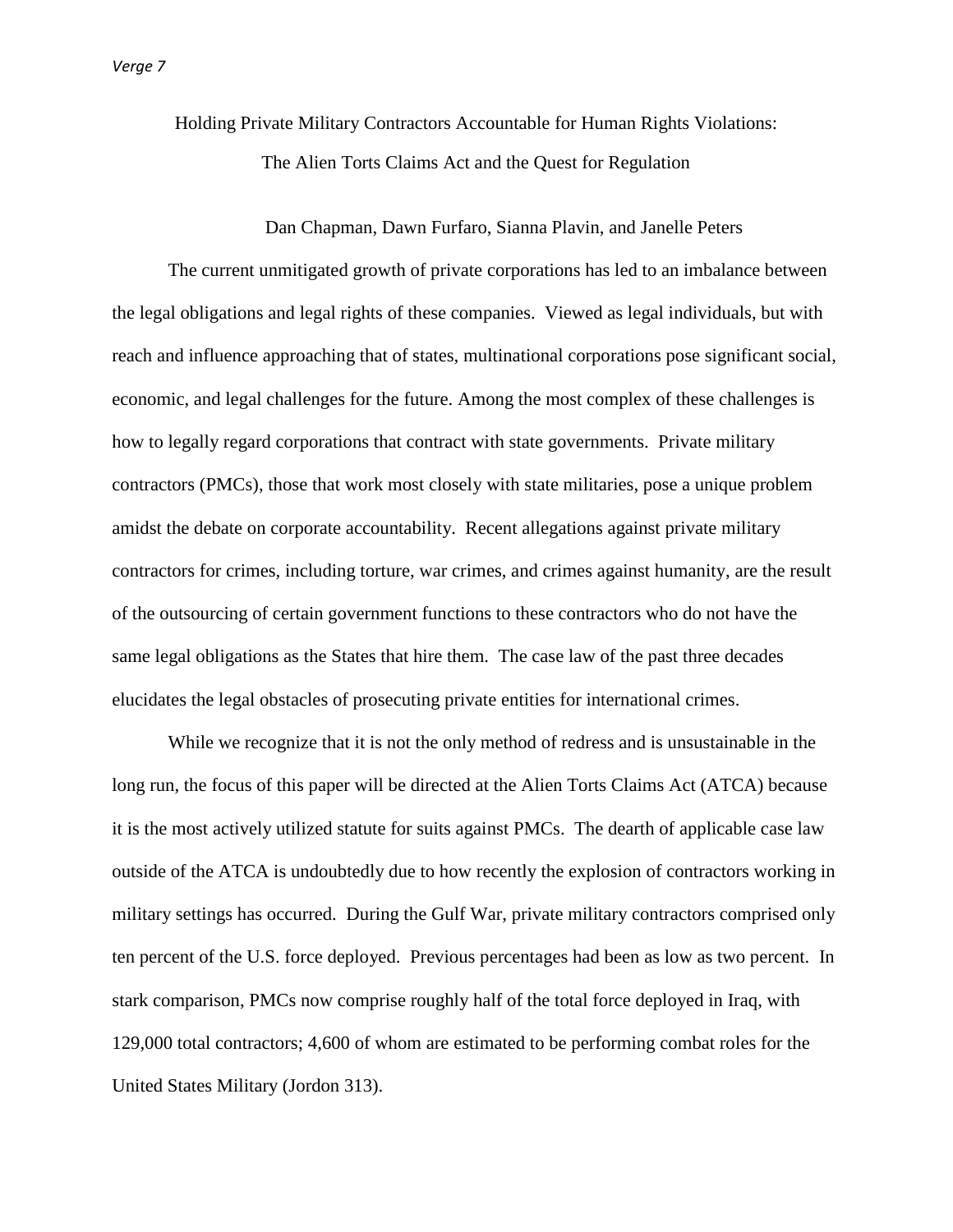The first part of this paper outlines how the Alien Torts Claims Act emerged as an avenue for prosecuting human rights violations. Following that, an analysis of case law will show the evolution of the ATCA and its continual re-interpretation up to its present-day standing*.* We will look at the Government Contractor Defense (GCD) as a major obstacle in prosecuting PMCs, and will examine the Federal Tort Claims Act (FTCA) as an alternative method of redress. We will conclude with an analysis of the inability of both domestic and international law to define and deal with PMCs, as well as propose changes in both spheres that would promote more effective regulation and redress.

The Alien Tort Claims Act, also known as the Alien Tort Statute (ATS), was introduced as a part of the first judiciary act of the United States in 1789, but remained dormant for almost two centuries. It reads: "The district Courts shall have original jurisdiction of any civil action by an alien for a tort only, committed in violation of the law of nations or a treaty of the United States."There are three dominant theories argued by scholars about the original intent of the ATCA. The denial of justice theory suggests that the drafters were attempting to create a "vent" for tensions between the United States and foreign nations out of the fear that a civil wrong could escalate into an international conflict (Micallef 1382). Proponents of the diplomatic safety theory argue a narrower version of the denial of justice theory, saying that the act was intended specifically for foreign diplomats (1382). The theory most reflected by recent case law is of international duty, which states that the act arose out of a "higher sense of international duty" toward both other nations and to individuals by allowing them access to redress in domestic courts (1384).

The original purpose of the ATCA, however, is less significant than the more recent interpretations which have re-awakened this long dormant statute (Hufbauer and Mitrokostas 2).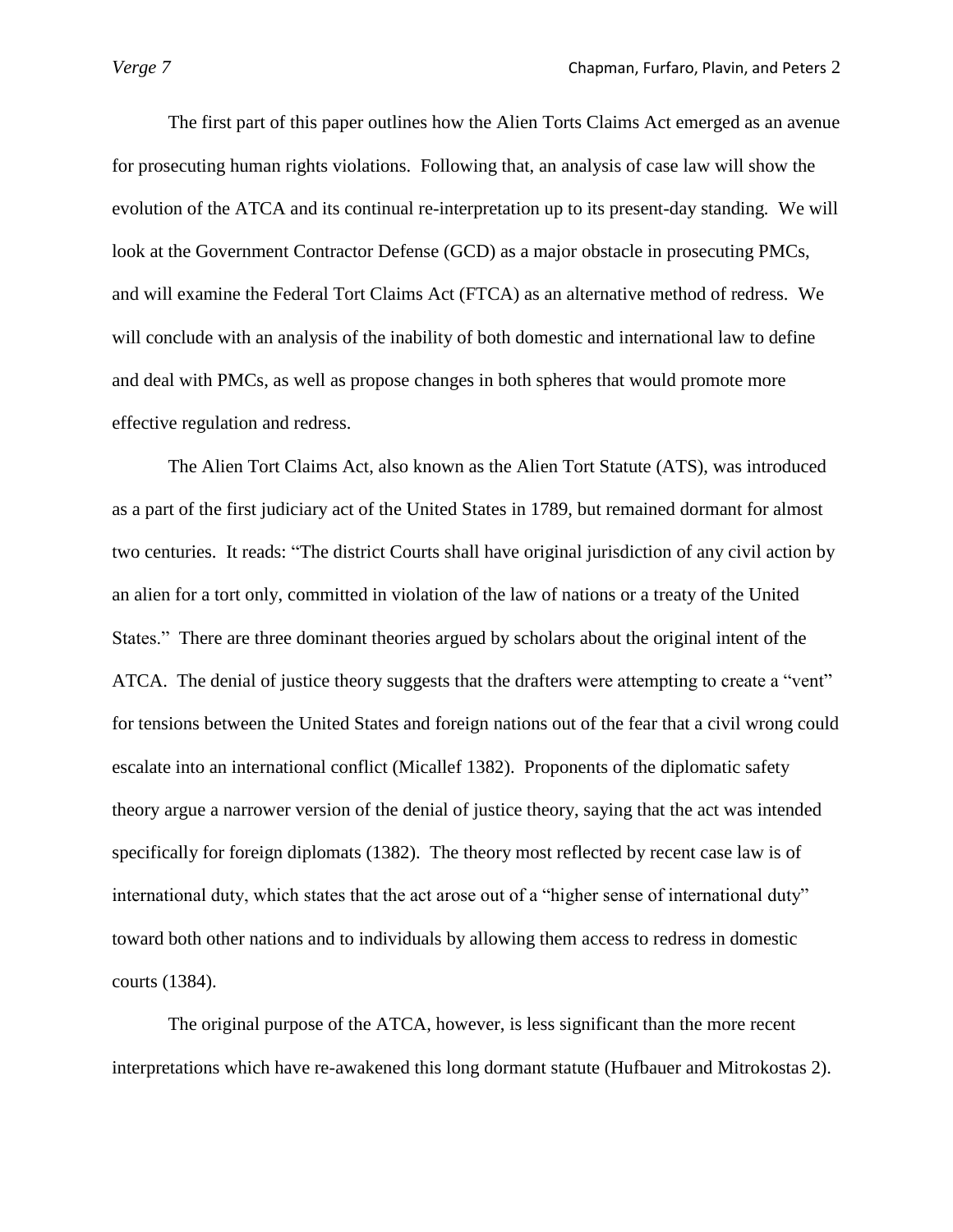The ATCA provides aliens access to U.S. federal courts as long as their case fits the accepted criteria; a non-U.S. citizen must allege a tort committed in violation of the law of nations or a U.S. treaty. The ATCA's prolonged inactivity ended in 1980 when the Supreme Court ruling on the *Filartiga v. Peña-Irala* case provided a path through which international human rights violations committed against the law of nations or U.S. treaties could be adjudicated in U.S. Courts, even when the offense occurred outside the U.S.' usual jurisdiction.

## ATCA: PROGRESSION OF INTERPRETATION

## *Filartiga v. Pena Irala*

Américo Norberto Peña-Irala, a Paraguayan citizen and police officer, tortured Dr. Joel Filartiga's son to death in Paraguay in 1976. Four years later, Filartiga (who was not a US citizen) was able to successfully sue Peña-Irala in United States courts using the ATCA. The U.S. Supreme Court sought to determine whether the ATCA could be applied to the suit on two levels. The first question was of whether the allegations against Peña-Irala were in violation of the law of nations. The second was whether it would be constitutional for a U.S. Court to hear a case regarding a violation of international law. The Court determined that Peña-Irala's crime was a violation of the law of nations, and that it was indeed constitutional for the case to be heard in a U.S. court. Torture is universally condemned by the international community and is banned by international law. Because torture is expressly outlawed internationally and because Filartiga was a Paraguayan citizen, the case met the ATCA"s requirement that a non-U.S. citizen must allege a tort committed in the violation of the law of nations or a U.S. treaty. The Court's decision that constitutionality was upheld relied upon the reasoning that United States' law already incorporated, and hence was partly based in, international law, and that the ATCA was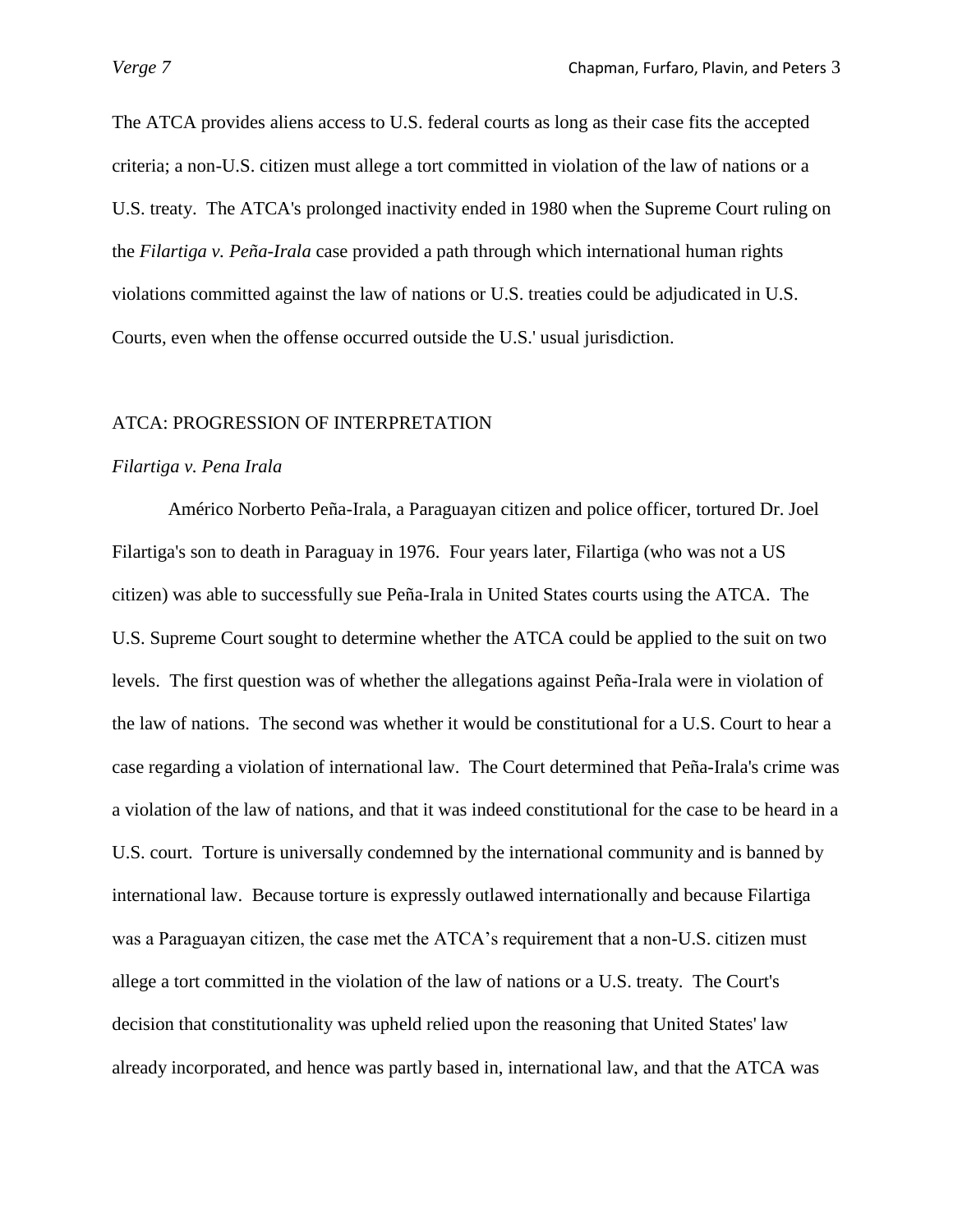not conferring new rights to aliens, but merely "opening the federal courts for adjudication of the rights already recognized by international law" (Filartiga 124). The decision was significant in that the Court recognized that the ATCA could be used by aliens to redress any wrong by a State actor that violated established international law.

This recognition opened up the ATCA as a statute that could be used by non-U.S. citizens to seek redress for human rights violations when other avenues (such as domestic remedy) were unsuccessful. The *Filartiga* ruling created the possibility of using the ATCA as a means of adjudicating human rights violations committed against aliens in U.S. courts. Since then, the ATCA has become the most utilized legislative device for litigating human rights abuses (Catera 631).Numerous cases have continued to advance the interpretation of the ATCA. The first of these which is relevant to the scope of our inquiry is the case of *Tel-Oren v. Libyan Arab Republic*.

The 1981 case of *Tel-Oren v. Libyan Arab Republic* upheld the jurisdictional precedent set by *Filartiga*, but disallowed the expansion of the ATCA to non-state actors. The plaintiffs were survivors and representatives of Israeli citizens murdered in an armed attack on a civilian bus by the Libyan Arab Republic. The plaintiffs attempted to invoke the ATCA and bring the case to United States courts because of the alleged violations of human rights. The case was dismissed due to two conflicting theories of individual liability. The first interpretation was the well-known principle of holding individuals accountable for their actions while acting under the color of law, as seen in *Filartiga*. The second was the unexplored notion of individual liability outside of state authority. The United States Court of Appeals for the District of Columbia Circuit opted not to favor the second interpretation in *Tel-Oren*, choosing instead a strict interpretation of the law of nations. The Court argued that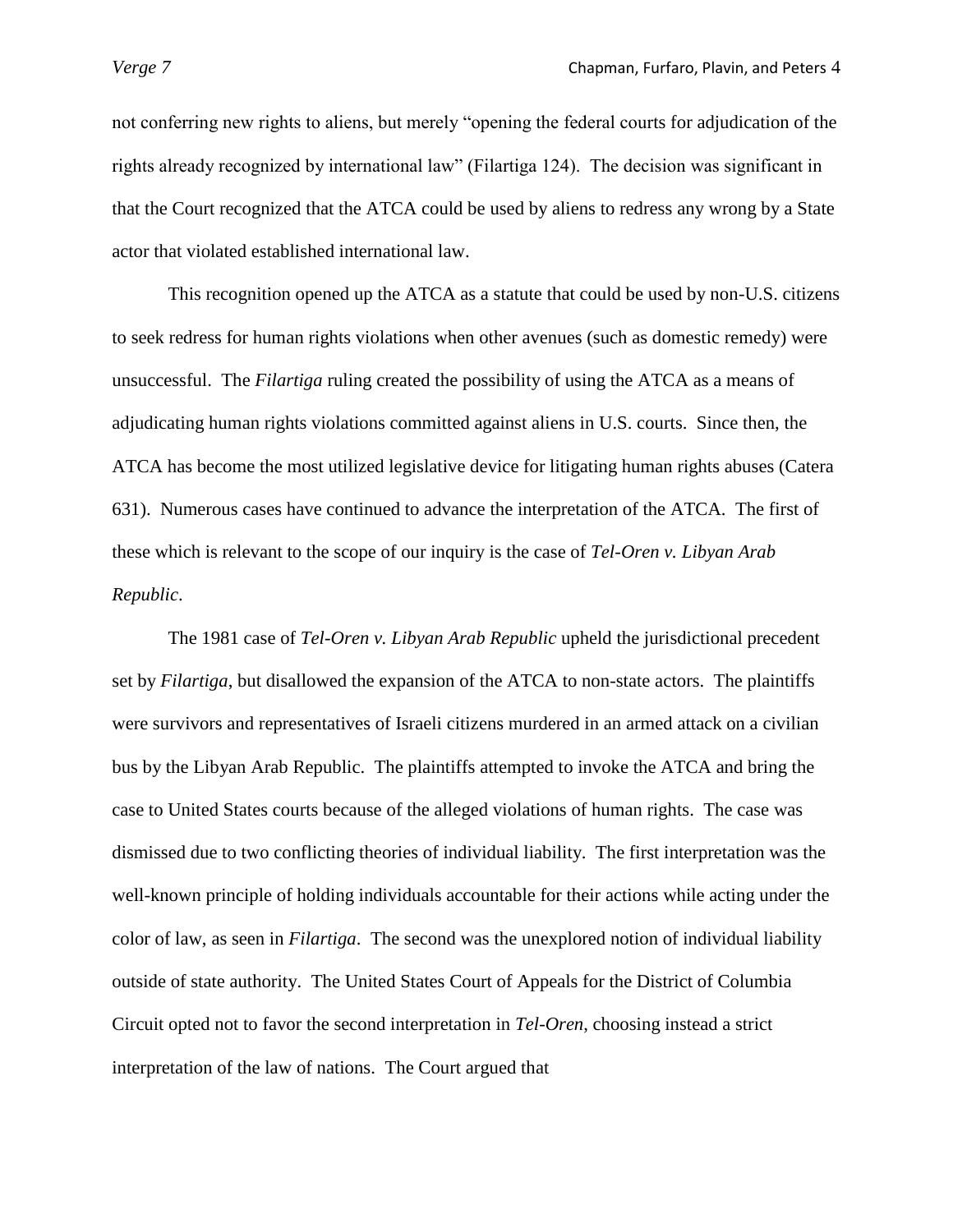To hold individuals liable under the international law in this situation would be to venture out of the comfortable realm of established international law…in which states are the actors…requiring an assessment of the extent to which international law imposes not only rights but also obligations on individuals. (Tel-Oren 75)

The *Tel-Oren* decision thus reinforced the jurisdictional precedent set in *Filartiga*, but failed to advance the notion of individual liability under the ATCA, which appeared again in later cases. While individuals outside the color of law could not yet be held liable under the ATCA, the establishment of private right of action in *Sosa v. Alvarez-Machain* solidified individuals" ability to bring cases under the act.

# *Sosa v. Alvarez-Machain*

 In 1985, a DEA special agent was kidnapped and murdered by a Mexican drug cartel. A DEA investigation found that Dr. Humberto Alvarez-Machain had participated in the DEA agent"s murder. Following the investigation, a warrant was released for the arrest of Dr. Machain. When the Mexican government refused to arrest and extradite Dr. Machain to the United States, the DEA hired Mexican nationals to kidnap the suspect and transfer him to American territory. Upon being transferred to American soil, Dr. Machain was arrested immediately. Following a trial that eventually reached the U.S. Supreme Court, Machain was finally found not guilty due to lack of evidence. Upon returning to Mexico, Machain filed suit for damages against the United States government under the FTCA, and against Jose Francisco Sosa (a Mexican national in charge of his kidnapping) under the ATCA for violation of the law of nations (D"Amore 606).

 While the defense argued that the ATCA did not allow for private right of action, the Ninth Circuit Court held that it established jurisdiction in federal courts for alien torts and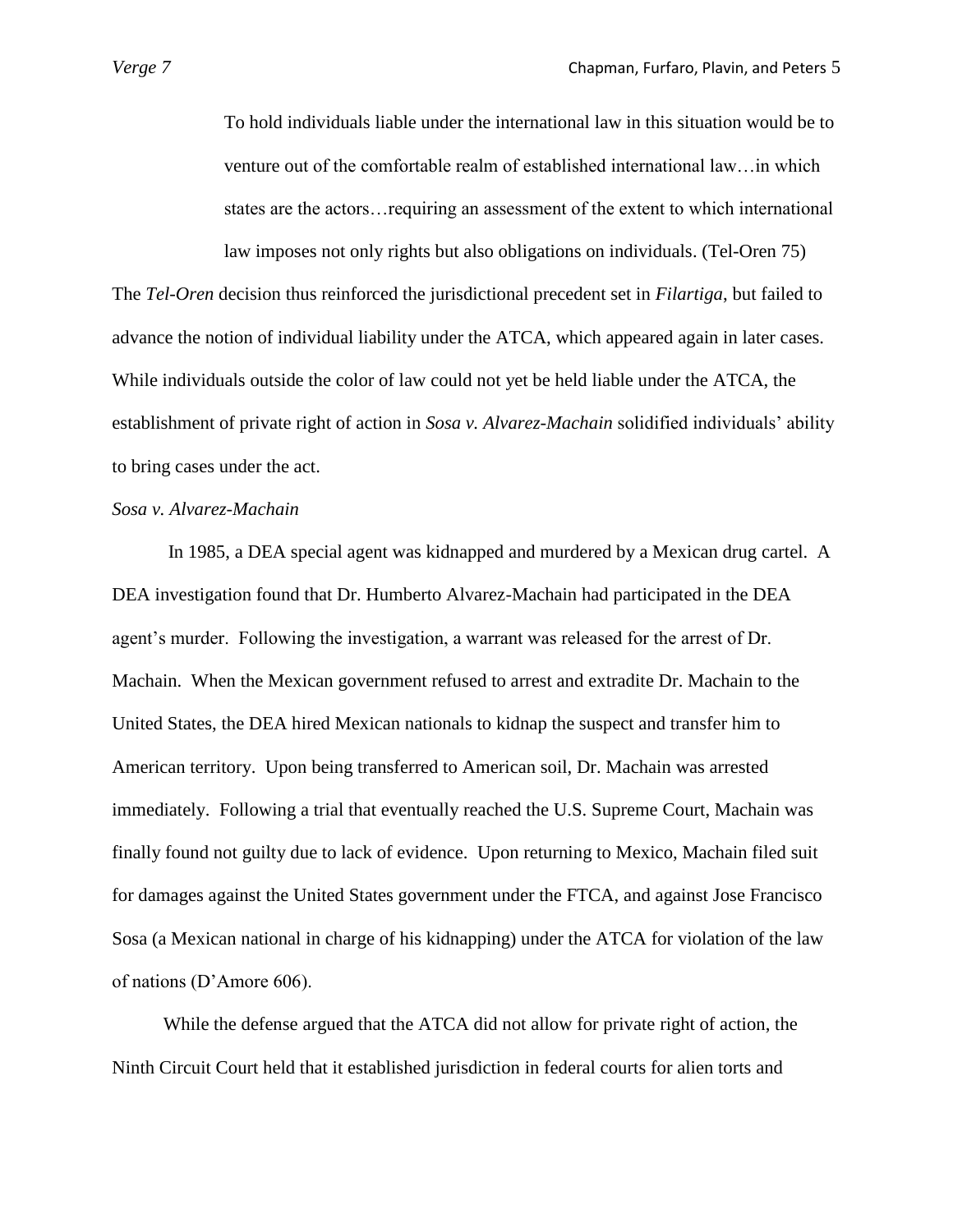established "a cause of action for an alleged violation of the law of nations" (Sosa 25). The district court of California held that Alvarez's apprehension in Mexico, including state-sponsored abduction and arbitrary detention, violated customary international law, thus permitting suit under the ATCA. Aside from establishing private right of action, the lasting impact of the *Sosa* case was the ambiguity of the higher court's decision, which left discretion to lower courts regarding the interpretation of the law of nations. The Court actively chose not to adhere to a conservative interpretation, which would include only piracy, violation of safe conducts, and infringement on the rights of ambassadors as legitimate violations of the law of nations under the ATCA. The Court also declined to interpret and define the modern day interpretation of law of nations, noting that:

The determination of whether a norm is sufficiently definite to support a cause of action should (and, indeed, inevitably must) involve an element of judgment about the practical consequences of making that cause available to litigants in the federal courts. (D'Amore 616)

The Supreme Court thus decided neither to definitively widen the scope of the ATCA nor to ground it in its most literal sense. The Court based its findings on "historical antecedents" which left a "certain amount of discretion to the lower courts" regarding their future decisions (D'Amore 616). By basing the standard for ATCA applicability on historical antecedents, the Court allowed for its future interpretation and evolution. This progression continued as the precedent set by *Tel-Oren* was revisited in the 1993 case of *Kadic v. Karadzic*.

*Kadic v. Karadzic* 

In 1993, Croat and Muslim citizens of the former Republic of Yugoslavia brought "Srpska" President Radovan Karadzic to Court under the ATCA. Karadzic was President of the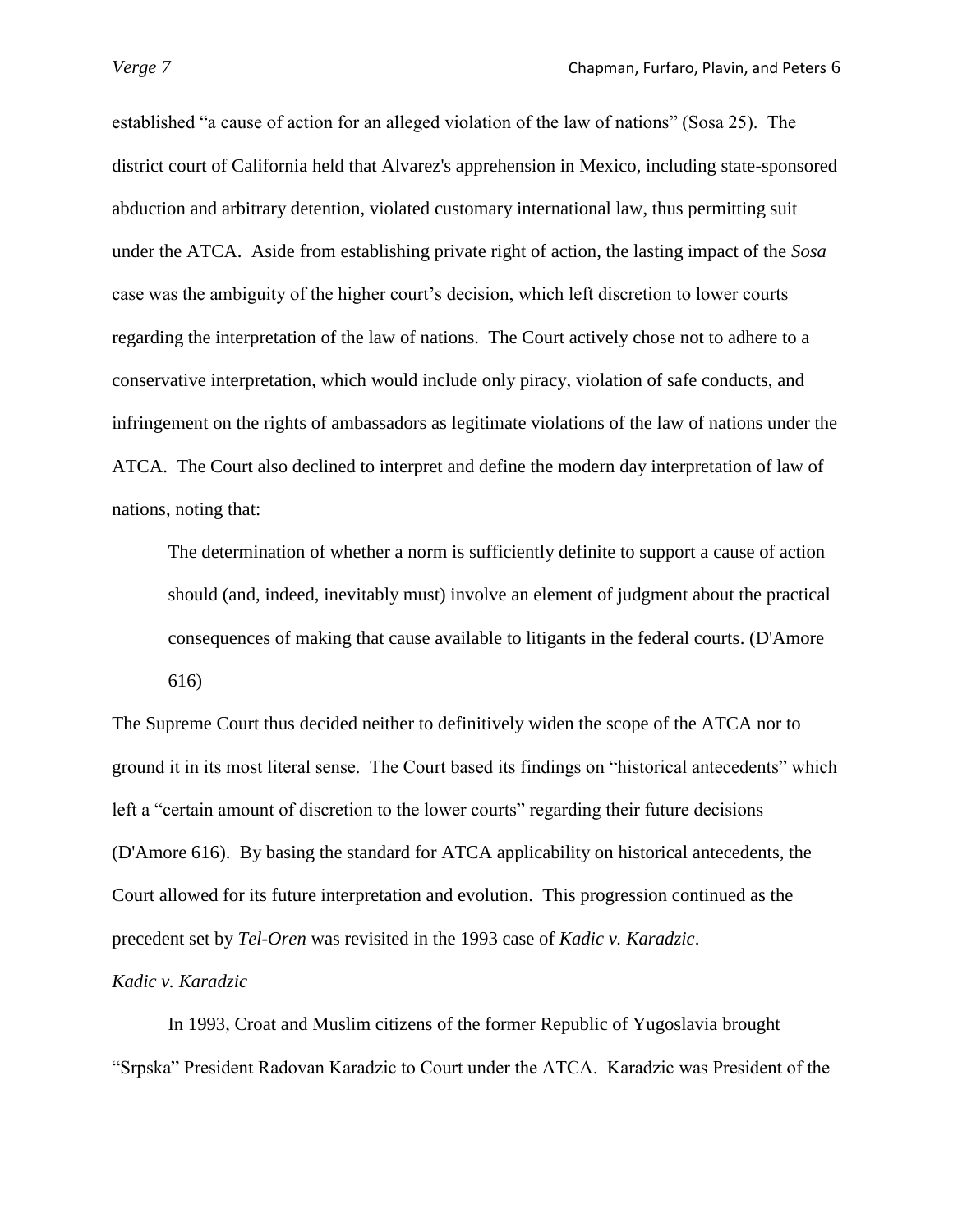self-proclaimed Bosnian-Serb Republic within Bosnia-Herzegovina**.** The crimes for which Karadzic was accused consisted of genocide, war crimes, and crimes against humanity including rape, brutality, forced impregnation, torture, forced prostitution and summary execution (Garmon 341). The defense stated that international law binds States and State officials but *not* individuals. Karadzic (being the leader of an unrecognized government) would therefore be outside the jurisdiction of international law and the ATCA (Kadic 17). The Second Circuit Court, however, emphasized that certain actions are "so heinous that state authority is not necessary for international law to address them" (Kadic 17). The U.S. State Department outlined that individuals acting outside the color of law could be brought to Court under the ATCA for acts of genocide, war crimes, and other violations of international humanitarian law (Kadic 94.3). Furthermore, while individual acts of rape, unofficial torture, and murder are generally not considered within the jurisdiction of international law, they could be included under the ATCA if committed in "furtherance of genocide or war crimes" (Garmon 341). This was a departure from the interpretation found in *Tel-Oren*, which clarified that an individual could be prosecuted under international law if the acts committed were severe enough to be considered genocide, war crimes or a violation of *jus cogens*.

The next step in the progression of ATCA interpretation involved the question of whether or not individual liability would be restricted to natural persons or would include organizations and collective entities. The Court in *Kadic* noted that States were no longer the only entities capable of committing mass atrocities and collective entities should be included as juridical individuals and held liable for violations of international law (Garmon 342).

The inclusion of multi-national corporations (MNCs) and other collective entities was a watershed moment in the evolution of the ATCA. Nevertheless, obstacles still remained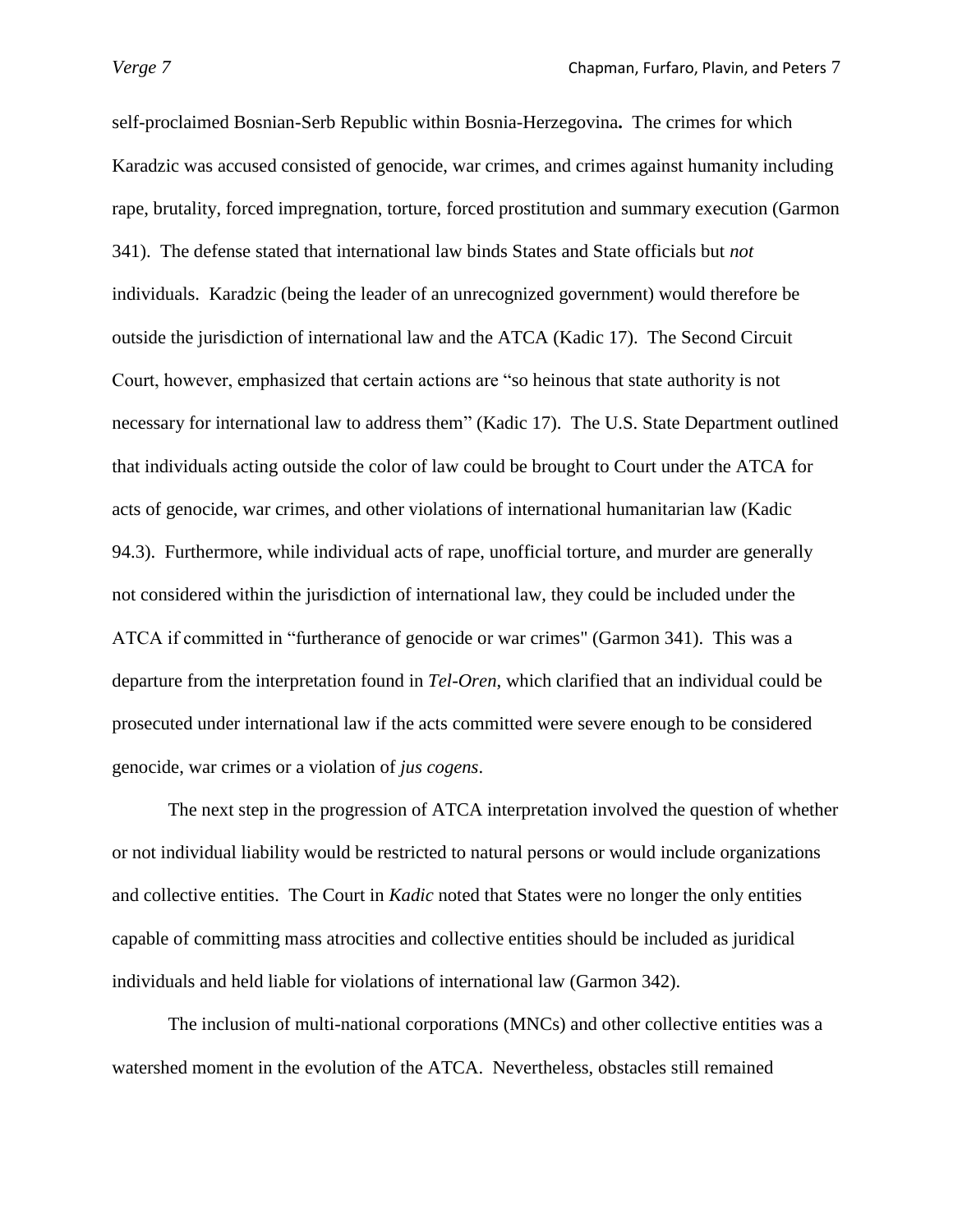regarding how to legally hold MNCs accountable for their actions. Considering MNCs as private, juridical individuals acting outside the color of law and bringing them to court would only be effective if the plaintiff could prove a corporation"s actions consisted of genocide, war crimes, or other severe violations of international law. Through rulings on cases brought against MNCs under the ATCA, the concepts of joint action theory and aiding and abetting emerged. *Wiwa v. Royal Dutch Petroleum Co.* 

The joint action test provided a framework through which human rights abuses not severe enough to be considered genocide or war crimes could still provoke legal action against a private entity. In 1996, three Nigerian citizens brought an ATCA suit to the United States District Court for the Southern District of New York against the subsidiary of Royal Dutch Petroleum, Dutch/Shell and Shell's subsidiary, Shell Nigeria (referred to collectively as Shell). The plaintiffs argued that Shell, in pursuit of oil exploration, armed and financially supported Nigerian military forces that tortured, raped and conducted deadly raids against the resident Ogoni population. In consideration of the case's dismissal, the Court noted that the alleged actions did not constitute genocide, war crimes or violations of *jus cogens* (all cases which would not necessitate proof of state action) (Dahl 128). Therefore, since Shell was a private entity, state action would be required in order to prosecute the company under the ATCA. In order to prove state action, the joint action test was applied.

The joint action test states that "private actors are *considered state actors* if they are will full participants in joint action with the State or its agents" (Wiwa 46). Two theories of joint action arose from this definition. First, if there was a substantial degree of cooperation between the individual and the State, the individual would be considered a State actor. Second, if an individual and the State engaged in significant cooperative action accompanied by knowledge of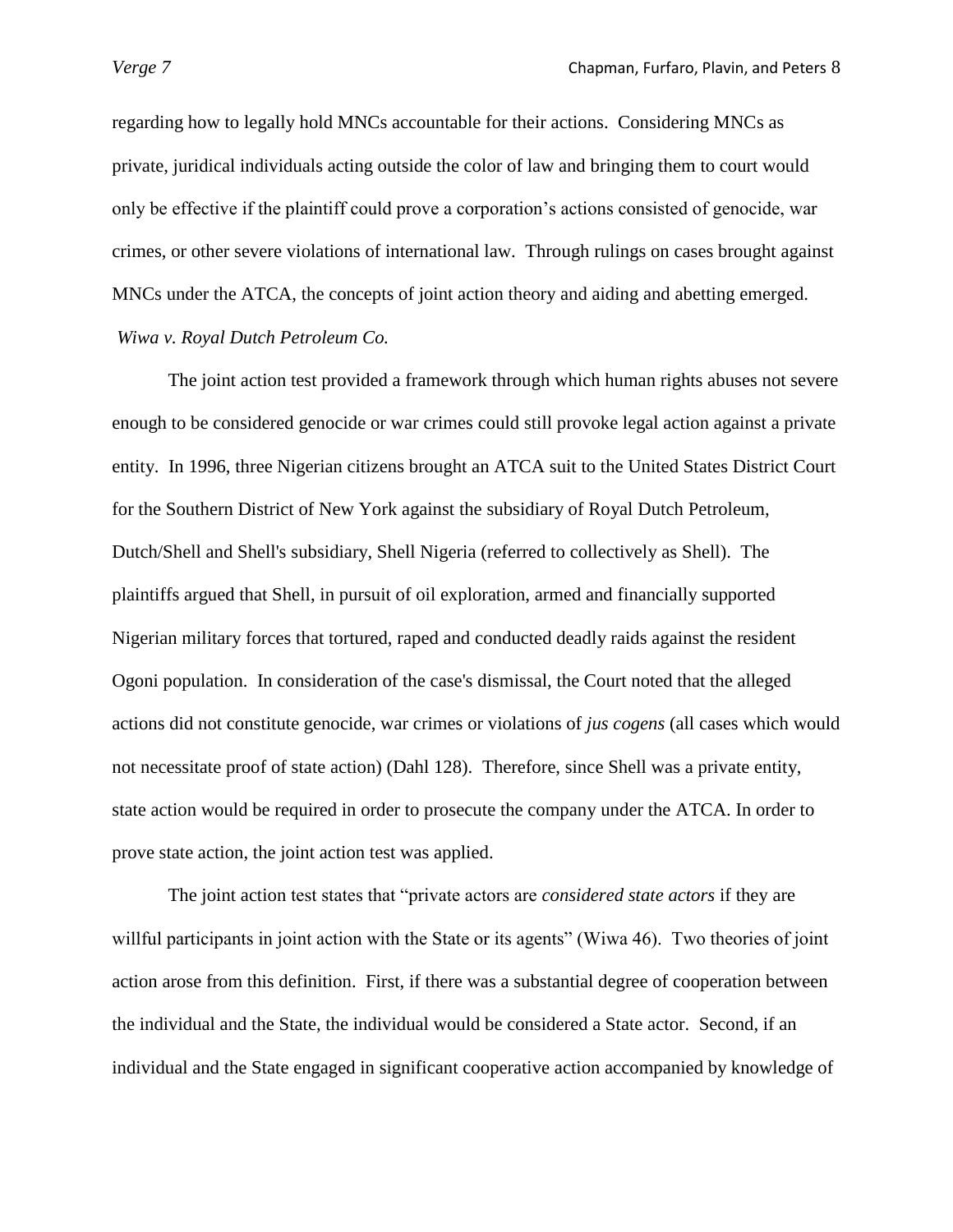the State"s conduct on the part of the individual, the individual could be held liable as a State actor (Garmon 350). Regarding the former interpretation, the defendants argued that joint action necessitated "in-concert" cooperation with a state in order to hold the individual accountable (Garmon 350). The Court, however, ruled differently, stating that the plaintiffs "demonstrated sufficient collaboration to show state action" and so Shell could be held accountable as a state actor. In finding the joint action test applicable under its former interpretation, the Court decided not to address the latter interpretation. Given the success of the ruling in *Wiwa v. Royal Dutch Petroleum*, the joint action theory has emerged as a possible way of holding individuals and private entities accountable for violations of human rights under the ATCA. The principle of aiding and abetting, as elucidated in *Doe v. Unocal* created yet another method of holding PMCs legally accountable for human rights abuses.

# *Doe v. Unocal*

In 1993, the United States Court of Appeals for the Ninth Circuit accepted the aiding and abetting principle as a legitimate form of prosecution against private entities in *Doe v. Unocal*. In 1992, the Myanmar military established a state owned company named Myanmar Oil and Gas Enterprise (MOGE). MOGE leased a French corporation named Total S.A. to "produce, sell and extract natural gas" from Myanmar. Total in turn set up a subsidiary named Total Myanmar Exploration and Production to enter into the Myanmar contract. The contract was a lease agreement that Total split into two joint ventures: gas production and gas transportation. In the same year, an American corporation named Unocal Oil Company set up two subsidiaries named the Unocal Myanmar Offshore Company and the Unocal International Pipeline Corporation to each respectively acquire a twenty-eight percent stake in Total"s gas production and transportation joint-ventures. The government of Myanmar at this time was suffering from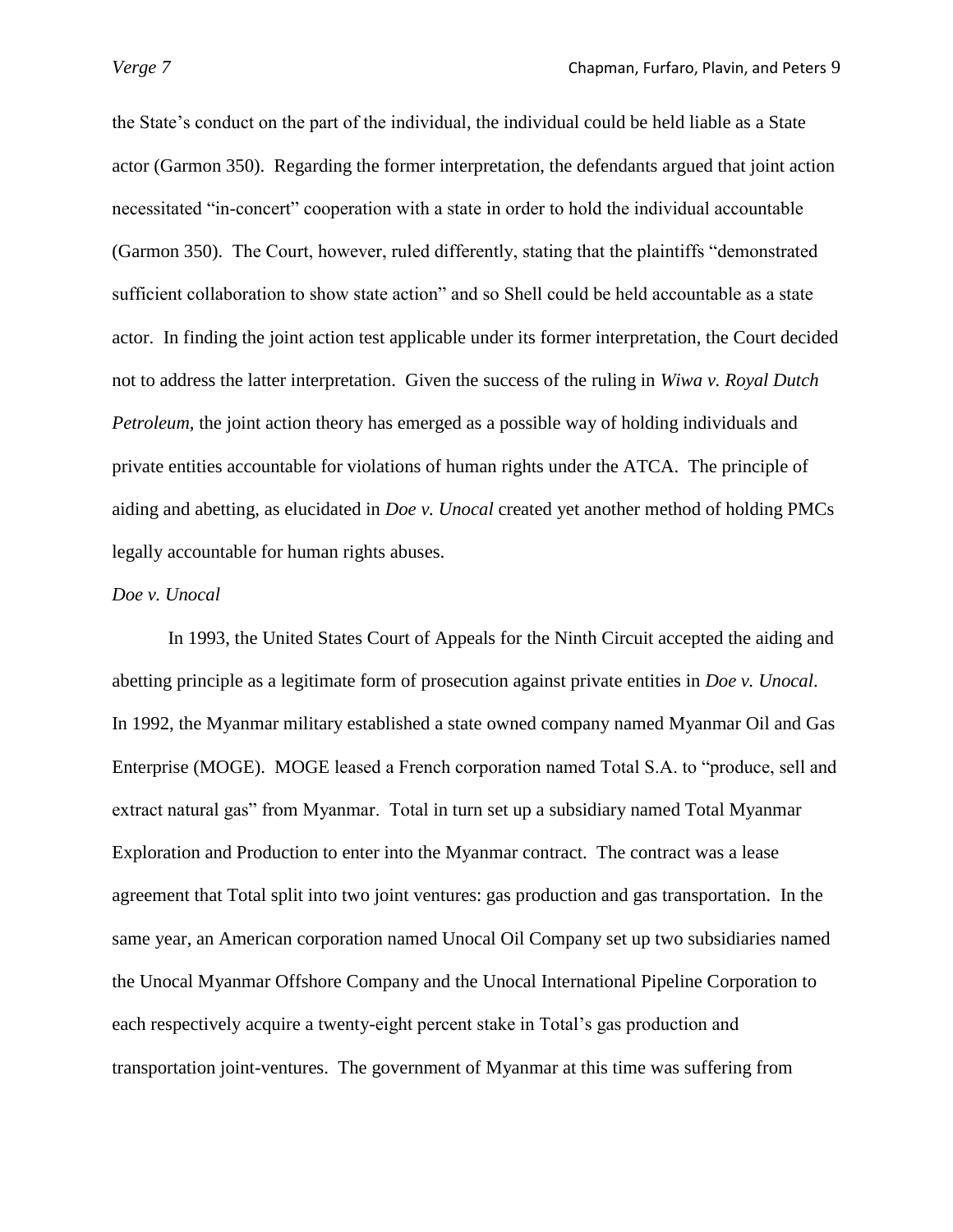violent opposition in different regions of the country. One area of violence was the Tenasserim region where a section of pipeline was being built for MOGE and Total's oil venture. At the request of Total and its assignees (the Unocal subsidiaries), the Myanmar government provided military security during the construction of the Tenasserim pipeline. The connection and support of the Myanmar military by Unocal and Total is where the aiding and abetting principle becomes significant.

Evidence produced during the case proved that not only was Unocal aware of the Myanmar military presence in the Tenasserim region during construction, but of its practice of forced labor and other human rights violations (Garmon 347). Once brought to court, the judges approved the theory of liability created in *Kadic* that juridical individuals could be held liable for certain crimes under international law. The Court then assessed the theory of aiding and abetting, and whether it pertained to Unocal"s involvement. The Court defined aiding and abetting as "knowing, practical assistance or encouragement that has a substantial effect on the perpetration of the crime" (Doe 23). The Court concluded that any fact finder would be able to prove that Unocal met this requirement.

Unocal settled out of Court before a verdict could be reached. While a final ruling could have helped to further progress the interpretation of the ATCA, *Doe v. Unocal* stands as a critical case because it was the first instance where a multinational corporation compensated individuals for human rights violations on foreign soil. The plaintiffs alleged that "negligence, joint venture, recklessness and agency" all added to the defendants" guilt under secondary liability. The Court did not see any reason to address these additional claims since they felt confident in the defendants' guilt under the aiding and abetting principle. Nevertheless, the acknowledgment that aiding and abetting fell under the scope of secondary liability and that the additional claims were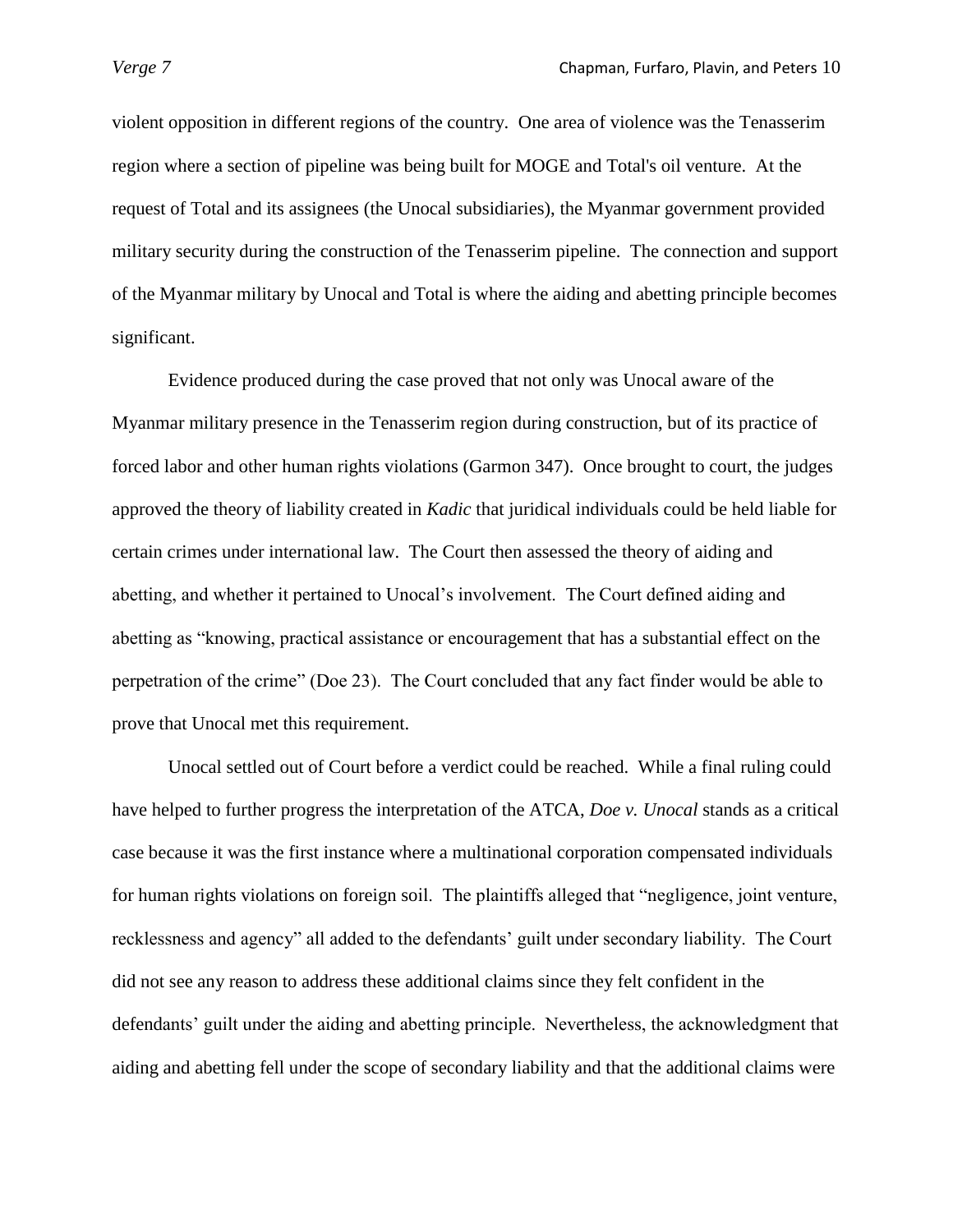not only relevant but may have been even more appropriate than aiding and abetting helped widen the margin of accountability for private entities and may, in the future, lay precedent for further evolution of the ATCA.

# *Torture Victim Protection Act*

Just as the aforementioned case law contributed to the broadening of the ATCA's applicability, so has ATCA legislation. The creation of the Torture Victim Protection Act (TVPA) in 1993 both broadened and increased the application of the ATCA. The TVPA is a statute of the ATCA that allows civil suits in U.S. Courts against individuals who have committed torture or extrajudicial killing in an official capacity. Whereas the ATCA is reserved for suits brought by aliens, U.S. citizens may bring suit using the TVPA. In order to successfully invoke the TVPA, exhaustion of domestic remedy in the state where the act occurred is necessary (Engle 510). The TVPA has been used to sue individuals as well as foreign states, including Iraq and Iran. The TVPA specifies a ten-year statute of limitations which has been applied to the ATCA as well, even though the original Act does not specify a statute of limitations itself. The TVPA has changed how the ATCA can be used, opening it up to U.S. citizens as well as dictating a statute of limitations. With each development in case law and legislation, the door to redress for victims of human rights abuses is opened slightly further. Past case law and the TVPA have significantly contributed to the current interpretation of the ATCA. This interpretation is being used currently in the case of *Atban v. Blackwater*, and which will likely be further developed as the case progresses.

# *Atban v. Blackwater*

By implementing the progression of interpretation found in previous ATCA cases, an analysis of the ongoing case of *Atban, et al. v. Blackwater* may prove how significant these cases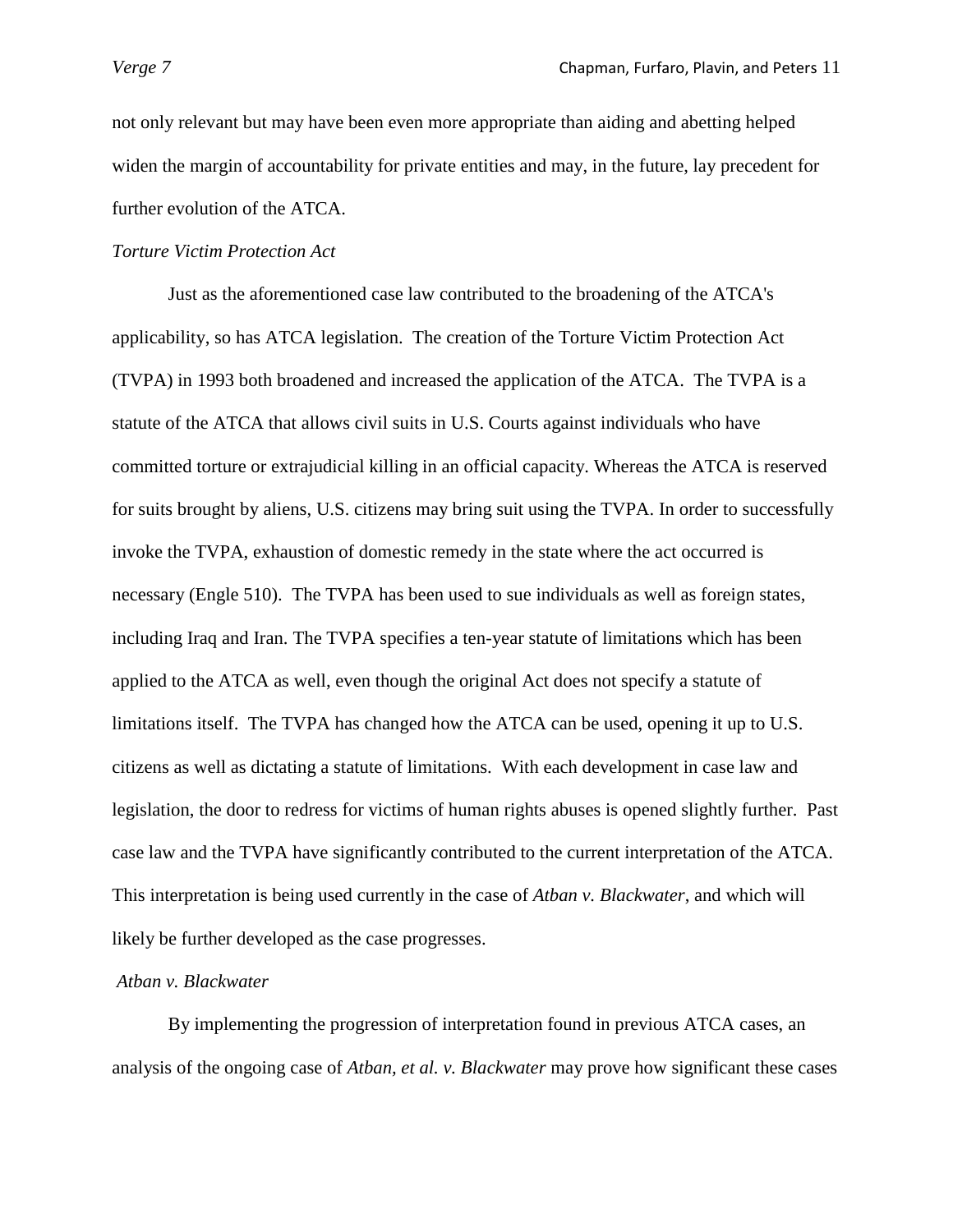have actually been. Blackwater is one of many private military corporations currently contracted by the U.S. around the world. Recent publications of questionable behavior by its employees have drawn much unwanted attention to the lack of regulations for private military contractor operations. In *Atban v. Blackwater*, the plaintiffs" suit arises from the actions of Blackwater on September 16, 2007 in Baghdad's al-Nisoor Square. The complaint contends that "heavily armed Blackwater personnel opened fire on innocent civilians in al-Nisoor Square resulting in multiple deaths and injuries" (Dahl 131). While the alleged actions are still currently under investigation, an internal report included in a memorandum to the House Committee on Oversight and Government Reform documented 195 shooting incidents in 2005 alone; Blackwater personnel fired first in 163 of those cases. Furthermore, the report suggested that Blackwater contractors were responsible for as many as sixteen Iraqi civilian casualties and 162 incidents in which property of Iraqi civilians was damaged (122). Lastly, one particularly disturbing report recounted the actions of an inebriated Blackwater employee who shot and killed a bodyguard of the Iraqi vice-president (122).

 In this case, creating a successful prosecution under the ATCA presents numerous obstacles. The first avenue that Atban could pursue is to consider Blackwater a juridical individual acting independent of state action. For this case to continue, the alleged crimes against Blackwater must constitute genocide, war crimes or another severe violation of *jus cogens.* In analysis of Blackwater"s actions, the allegations of war crimes seem the most credible. Certain articles of the Geneva Conventions, which are accepted as customary international law, may pertain to the case against Blackwater. Regarding the 162 incidents where Iraqi civilian property was damaged, Protocol 1 to the Geneva Conventions of 12 August 1949, Article 52 states that "Civilian objects shall not be the object of attack or of reprisals." In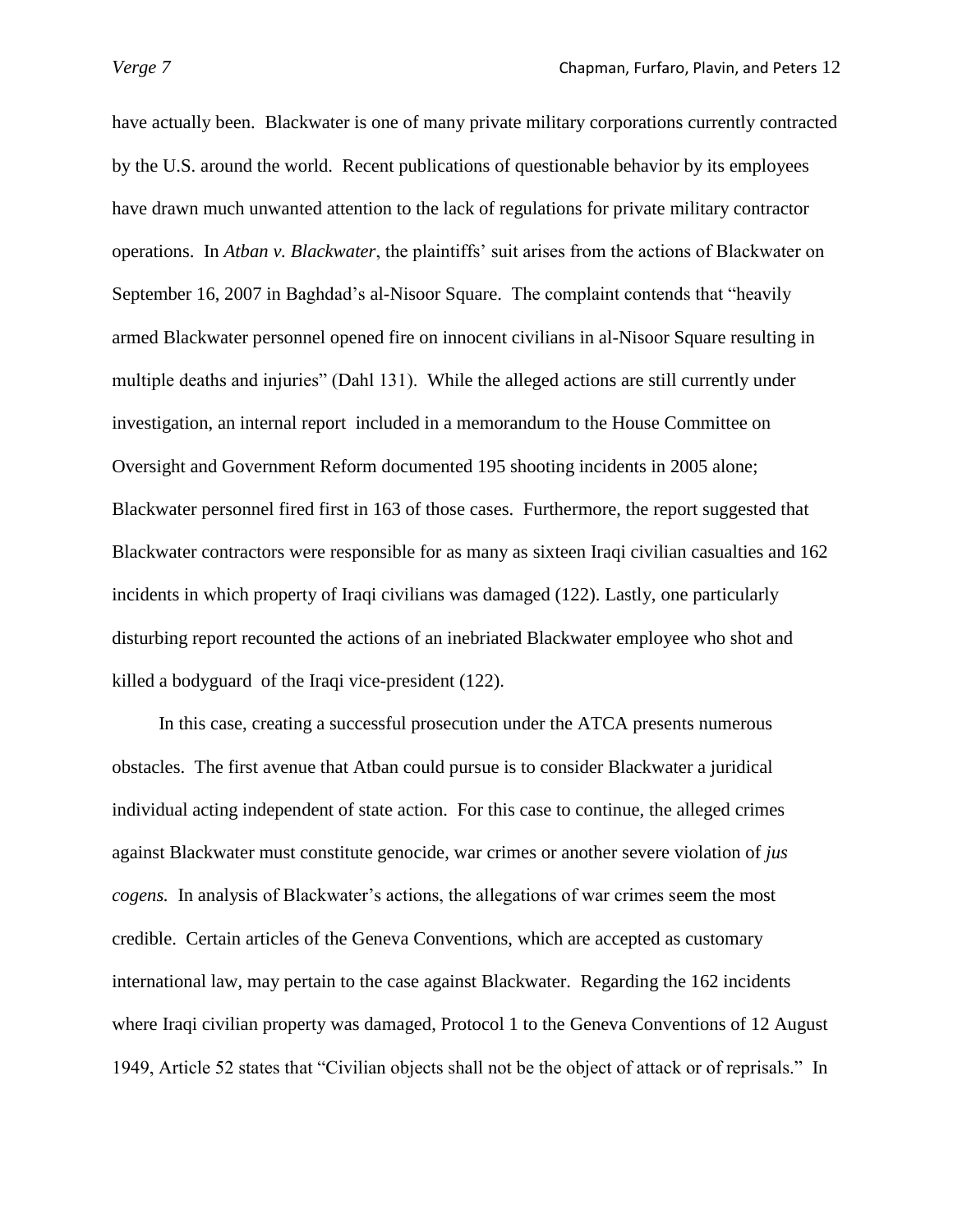response to the alleged sixteen civilian casualties and the murder of the Iraqi vice-president"s bodyguard, Article 75(2b) states that murder is strictly prohibited. Furthermore, both murder and destruction of civilian property are considered to be "grave breaches" of the Geneva Conventions under section 2 Article 85. Article 85(5) of the Conventions states that "grave breaches of these instruments shall be regarded as war crimes." By applying the Geneva Conventions, which stands as international customary law, the allegation that Blackwater's actions constitute war crimes could theoretically allow for them to be held accountable under the ATCA regardless of their status as a private entity.

If the court does not view the alleged actions as war crimes or other violations of the law of nations, further state cooperation will have to be proven for the case to continue. It is possible that aiding and abetting or the joint action test could provide a workable framework for considering Blackwater a state-actor. In regards to the joint action test, the dynamic between Blackwater and the United States is opposite of that found in the case of *Wiwa v. Royal Dutch Petroleum*, which set the joint action precedent. While there is substantial proof of cooperation between the U.S. State Department and Blackwater, instead of a private entity influencing the actions of a state actor, Blackwater is under contract with the United States. Whether or not this dynamic would influence the Court's decision in an attempted invocation of joint action is open to conjecture. Nevertheless, its application could potentially play an important role in a furtherance of the definition and application of the joint action test.

Finally, while aiding and abetting may be plausible, the Court in *Doe v. Unocal* acknowledged that the plaintiffs" additional claims of "agency, negligence, recklessness and joint venture" could potentially be more relevant in future ATCA cases than the issues of aiding and abetting. The concept of agency is particularly relevant, as it provides the defense with the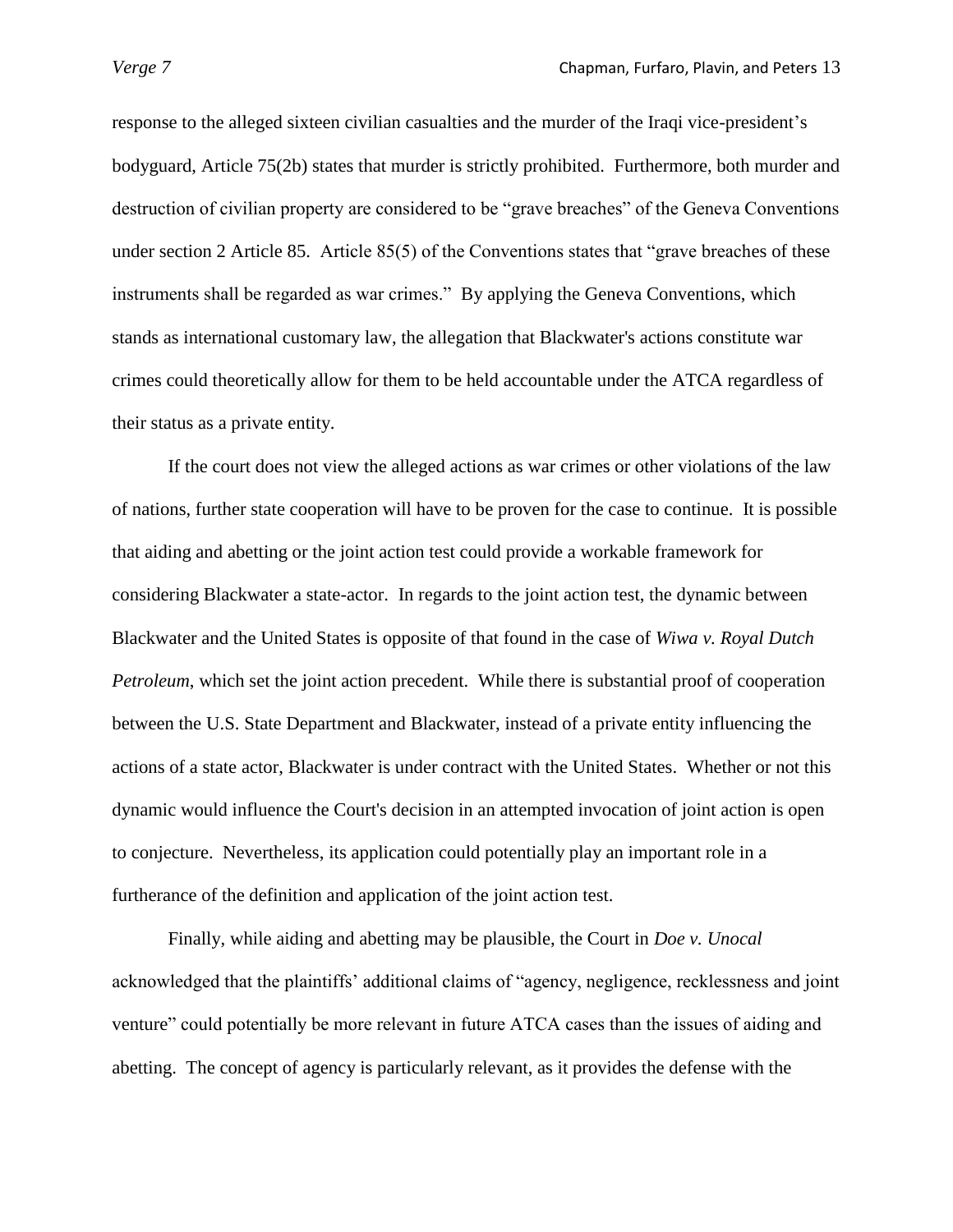opportunity to introduce the Government Contractor Defense (GCD), which if successful would alleviate Blackwater of any legal accountability for the alleged violations.

## OBSTACLES TO ACCOUNTABILITY

## *Government Contractor Defense*

The government contractor defense (GCD or "the defense") is a federal common law judicial doctrine that protects contractor-defendants from liability when the federal government controlled its actions, thus extending sovereign immunity to those who act as agents of the government. Agency and sovereign immunity are the foundational principles of the defense, the function of which is to protect government autonomy in procuring goods through contractors under the reasoning that suits against contractors would increase contractor costs, which would lead to increased costs for the government. The GCD employs the rationale that if the government enjoys sovereign immunity and a contractor is executing the will of the government, they, too should benefit from immunity (Micallef 1399-1401).

The defense was created during the 1988 case of *Boyle v. United Technology Corp*., during which the company was sued by the family of David Boyle, a United States Marine helicopter co-pilot who drowned during a crash due to the defectively designed emergency escape-hatch system of the helicopter. While the Virginia District Court found for the petitioner, the Court of Appeals reversed the decision holding that, as a matter of federal law, the company could not be held liable for the alleged defects because it satisfied the requirements of the government contractor defense. Though the petitioners contended that in the absence of federal legislation specifically immunizing contractors federal law could not shield contractors from liability for design defects in military equipment, the Court held that in certain areas involving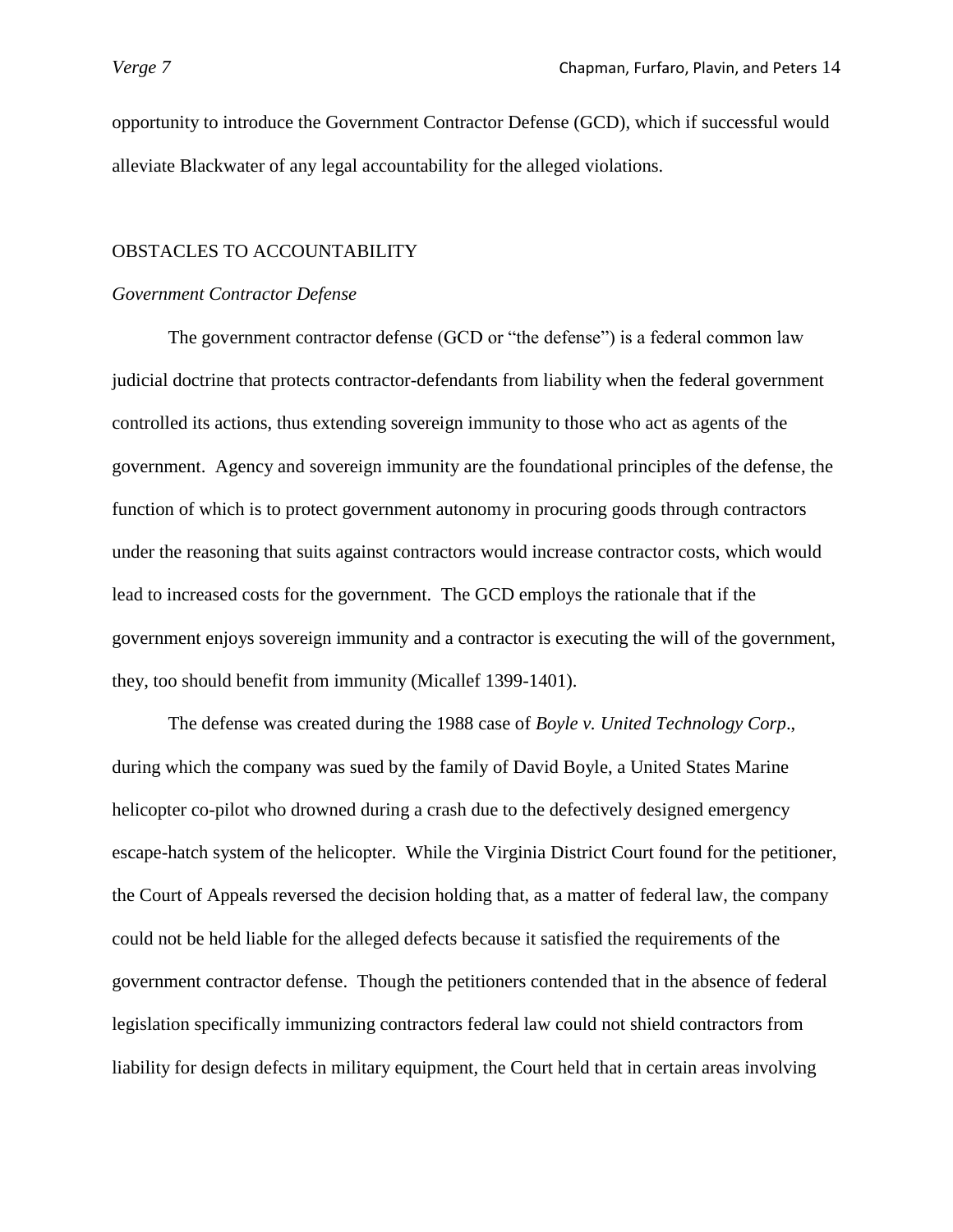$\overline{\phantom{a}}$ 

"uniquely federal interests," state-law is pre-empted and replaced, where necessary, "by federal law of a content prescribed by the Courts" (Boyle 500). As the procurement of equipment was seen to be an area of uniquely federal interest and one in which a conflict between state and federal law was present, the Court determined that state law that imposes liability for design defects in military equipment is displaced in the presence of the three conditions—specification, conformance, and disclosure—which together preclude liability. Specification is established if the U.S. approved reasonably precise specifications in a contract, conformance is present if the equipment conformed to those specifications, and disclosure exists where the supplier warned the United States about the dangers in the use of equipment that were known to them but not the government. In *Boyle*, the three conditions were found to exist and as such, the contractor was not held liable (501).

With the creation and elucidation of the GCD, *Boyle* set the precedent for protection of private military contractors for acts done in compliance with government specifications while under contract with the United States. This affirmative defense, in which contractors carry the burden of proving existing contracts that include agreement to perform acts complained of, evolved in *Hudgens v. Bell Helicopters/Textron*, to include service contracts. In Hudgens, the service contractor DynCorp was sued by the victims of a helicopter crash for negligent maintenance. The Court held that, as in *Boyle*, subjecting a contractor to liability under state tort law would create a significant conflict with a unique federal interest, and determined that the government contractor defense was applicable to the service contract. This set precedent for the Court's analysis in *Boyle* to apply in the case of service contracts, which is particularly relevant for current cases being brought under the  $ATCA<sup>1</sup>$ .

<sup>&</sup>lt;sup>1</sup> See Ibrahim v. Titan, 391 F.Supp.2d 10 (D.D.C. 2005); Saleh et al. v. Titan 436 F.Supp.2d 55 (D.D.C. 2006)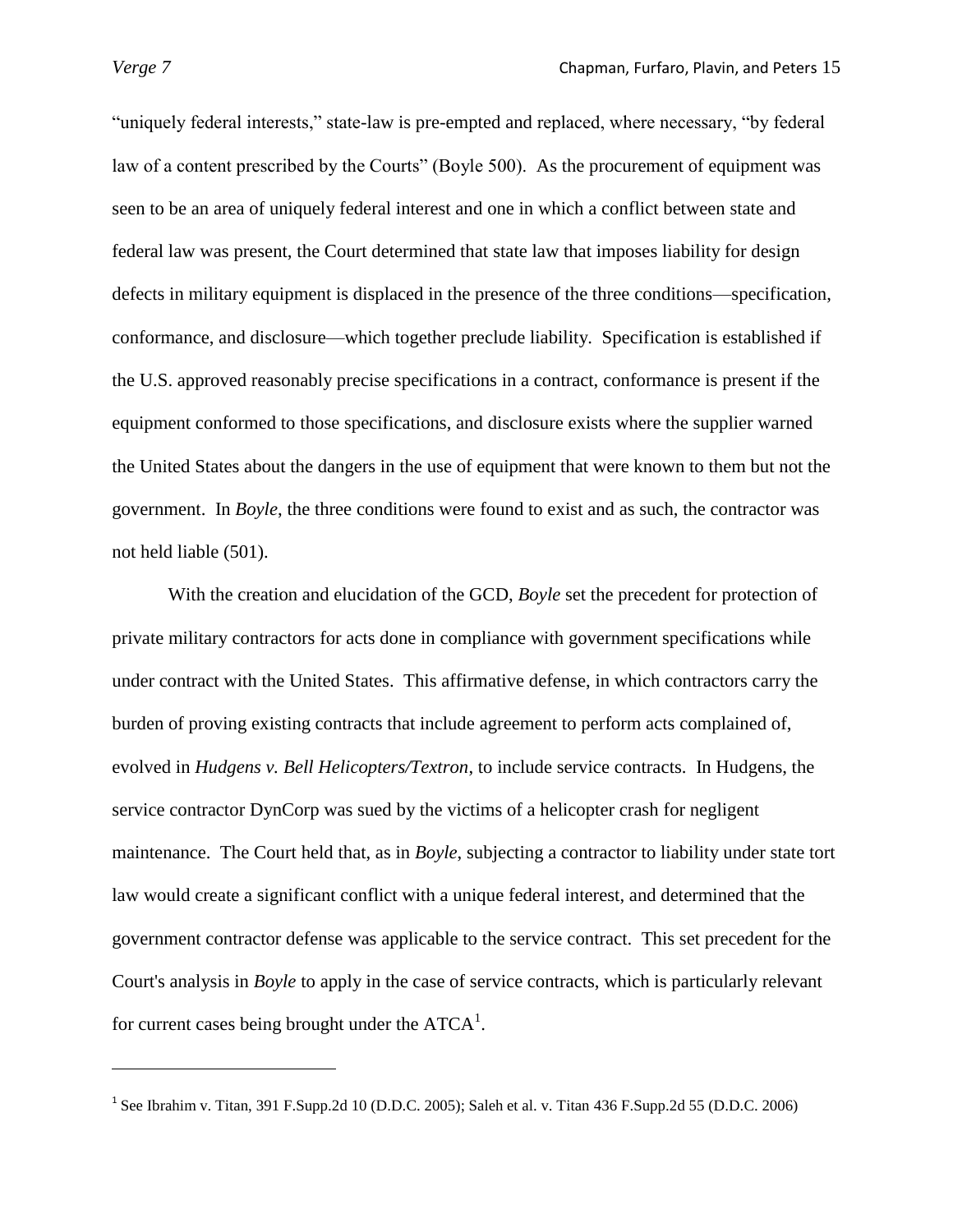While the ATCA has become a more common tool for redressing human rights abuses committed by private military contractors, the government contractor defense threatens the efficacy of the ATCA by granting contractors immunity. The defense extends the sovereign immunity of the United States government to contractors who are acting on behalf of the government, thus protecting them from liability for illegal acts committed. As explained by Micallef, the Defense greatly hinders the effectiveness of the ATCA as a human rights tool by allowing "liability laundering," a means by which the government can use private contractors to diffuse and even eliminate accountability for violations of international law committed under the supervision of the government (1408). Continued success in using the Defense means that contractors could potentially be used as a means of doing the government's dirty work; that is, committing acts that violate international law without legal repercussions. The lack of a means of redress directly defies the *ubi jus, ibi remedium* principle of law which states that where there is a right, there must be a remedy. When the GCD is successful, there is no remedy under the ATCA for the rights violated. This is one of the main legal problems with using the ATCA to prosecute rights violations by PMCs. The defense"s success is currently a seemingly impenetrable hindrance to ATCA effectiveness. As such, we will examine another option for redress that may be pursued if the defense prevents suit under the ATCA.

## *Federal Tort Claims Act*

Another possibility for redress of violations by corporations is the Federal Tort Claims Act (FTCA), a statute by which the United States waives its sovereign immunity and authorizes tort suits to be brought against the federal government. It makes the United States liable for injuries caused by the negligent or wrongful acts or omissions of any federal employee acting within the scope of his employment by allowing lawsuits against the federal government under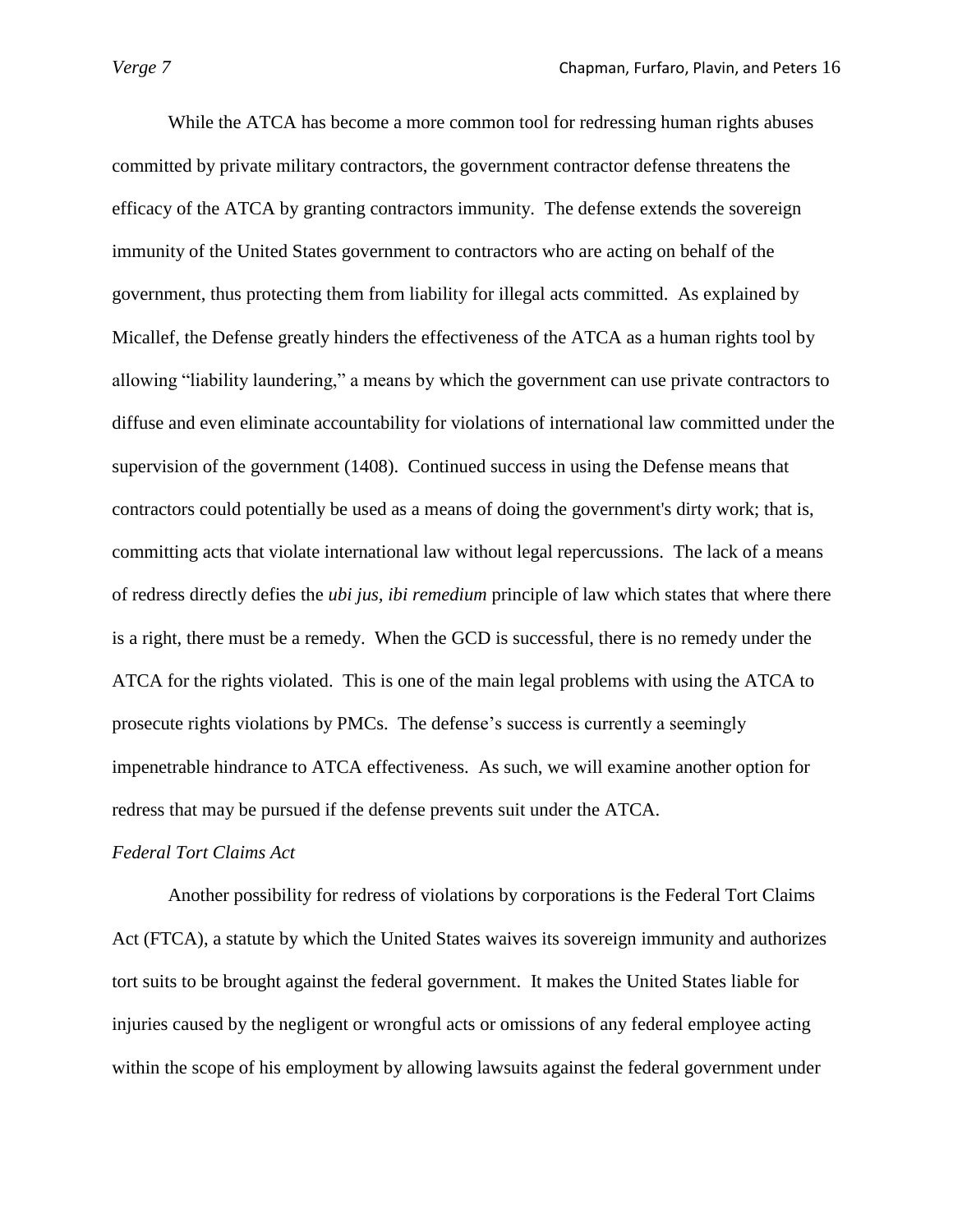"circumstances where the United States, if a private person, would be liable to the claimant in accordance with the law of the place where the act or omission occurred" (28 U.S.C. § 1346(b) (2000). The FTCA differentiates between parties acting as "agents" and "independent contractors" and applies only when the party in question is considered an agent of the government. Agency, as established by the Supreme Court in *United States v. Orleans*, is present when the government supervises the day-to-day operations of a contractor (808). Thus, when a contractor is considered an agent of the government, a claimant may sue the United States under the FTCA for injuries caused by the agent.

Because the government contractor defense "protects a government contractor from liability for acts done by him while complying with the government specifications during executing of the performance of a contract with the United States," PMCs wishing to apply the Defense must show that their actions were taken in conformance with a contract under the direct supervision of the United States. By showing that they acted directly under government supervision, PMCs also show the conditions necessary for the establishment of agent status under the FTCA. As explained by Charles, contractors who establish that the GCD applies have, by definition, established that their actions were subject to United States supervision (617). If their argument establishing the conditions for the use of the GCD prevails, the Court has implicitly recognized the agent status of the contractor and thus, the conditions necessary for the suit to be brought under the FTCA. In this way, the GCD as used in ATCA cases can actually function to support suits under the FTCA. Though when the GCD prevails the contractor escapes liability, it also establishes the existence of the agent status needed to hold the government liable under the FTCA. As such, claimants who fail under the ATCA because of the GCD should be able to then sue the government under the FTCA and prevail. Still, this is an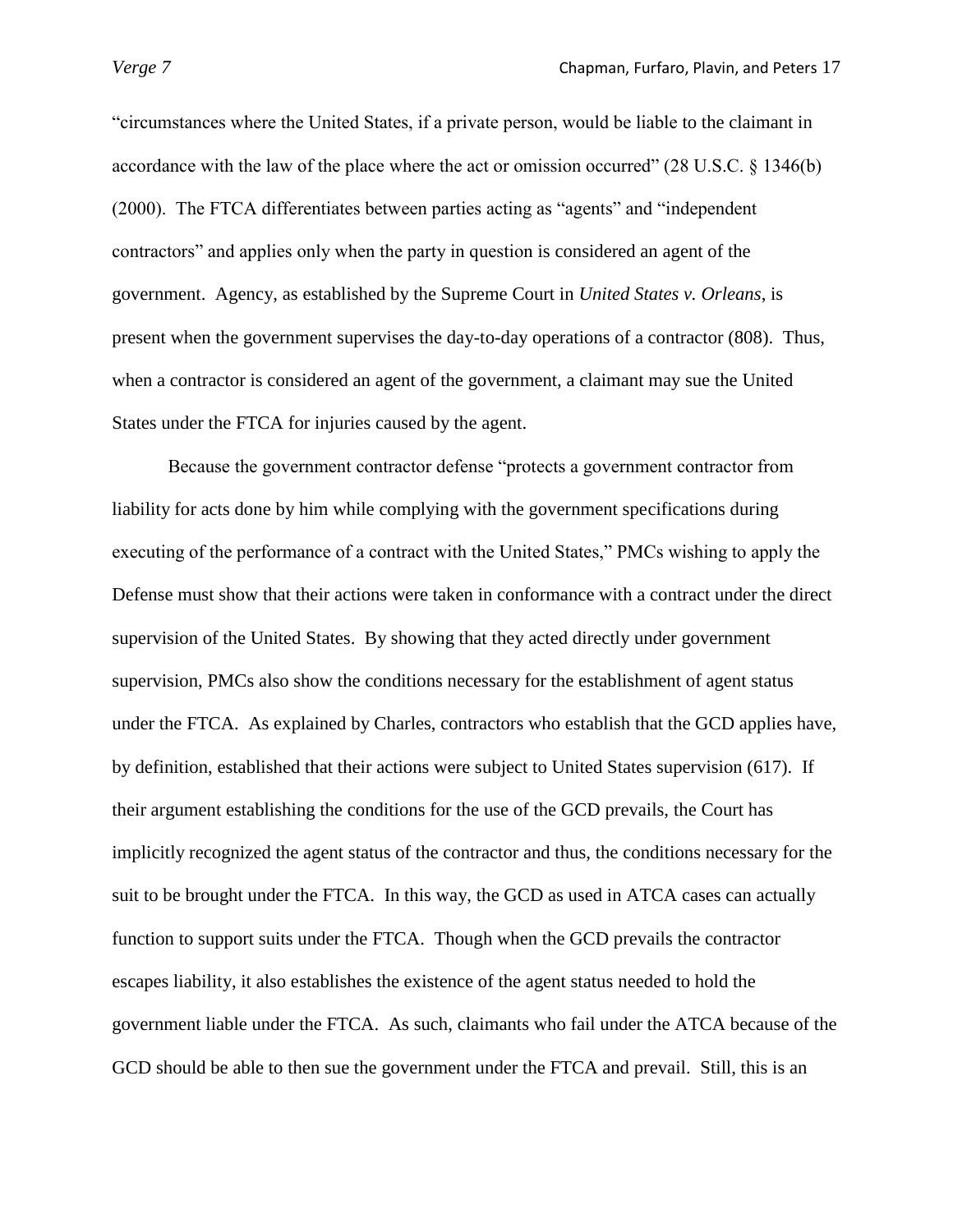impractical solution for attaining redress for violations of international law in that it disallows accountability of contractors under one of the only potential mechanisms for redress (the ATCA) and it requires the plaintiff to pursue not one, but two lengthy lawsuits. The relationship of the ATCA and the GCD to the FTCA is clarified in figure 1.

Figure 1: The relationship of the ATCA, GCD and FTCA.

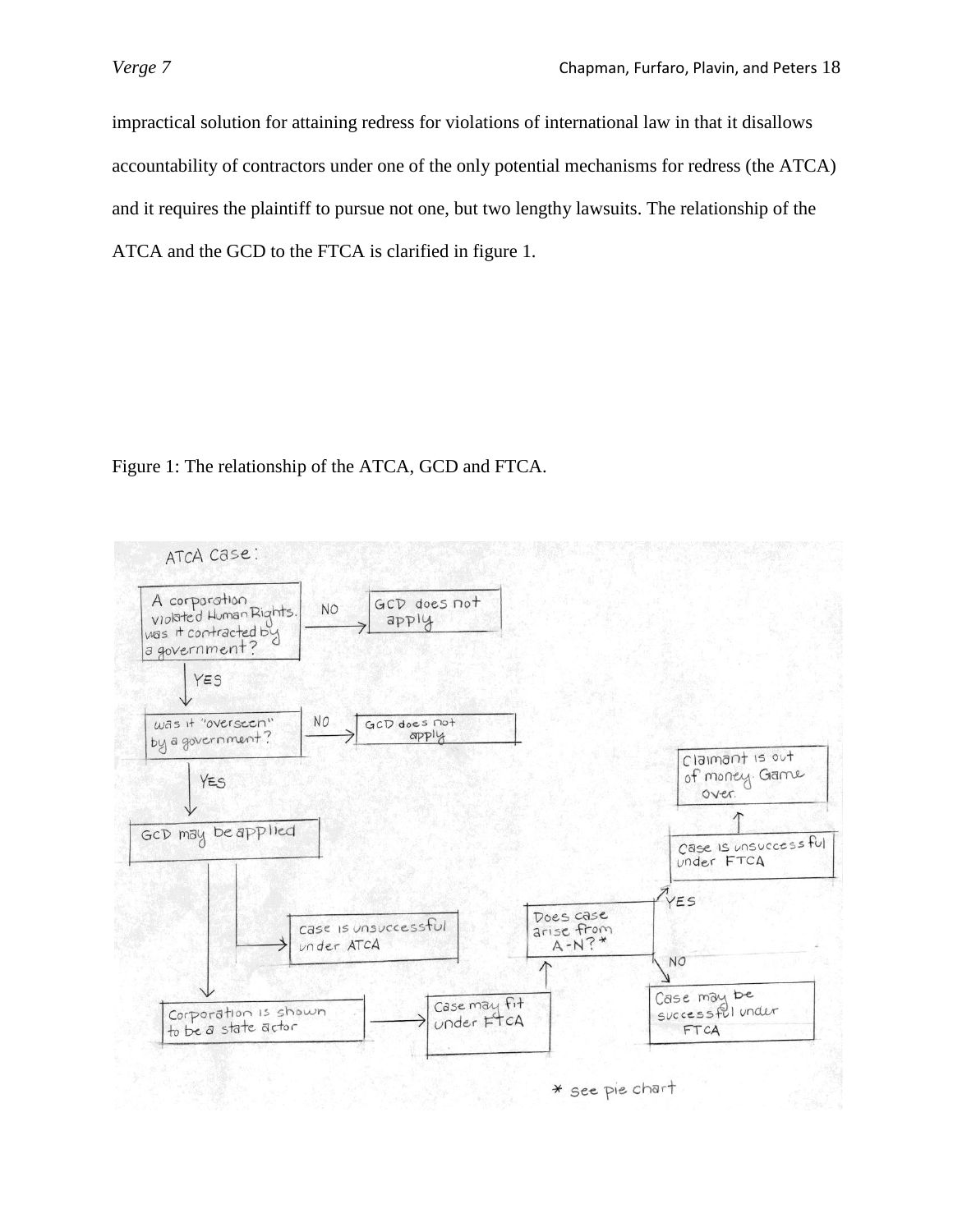Additionally, there are exceptions to the FTCA which prevent redress by allowing the government's immunity to be upheld. There are fourteen such exceptions, which are listed an illustrated in figure 2. Four of these are particularly relevant to PMCs, these four are detailed in the following section.

Figure 2. The 14 FTCA exceptions and possible cases.

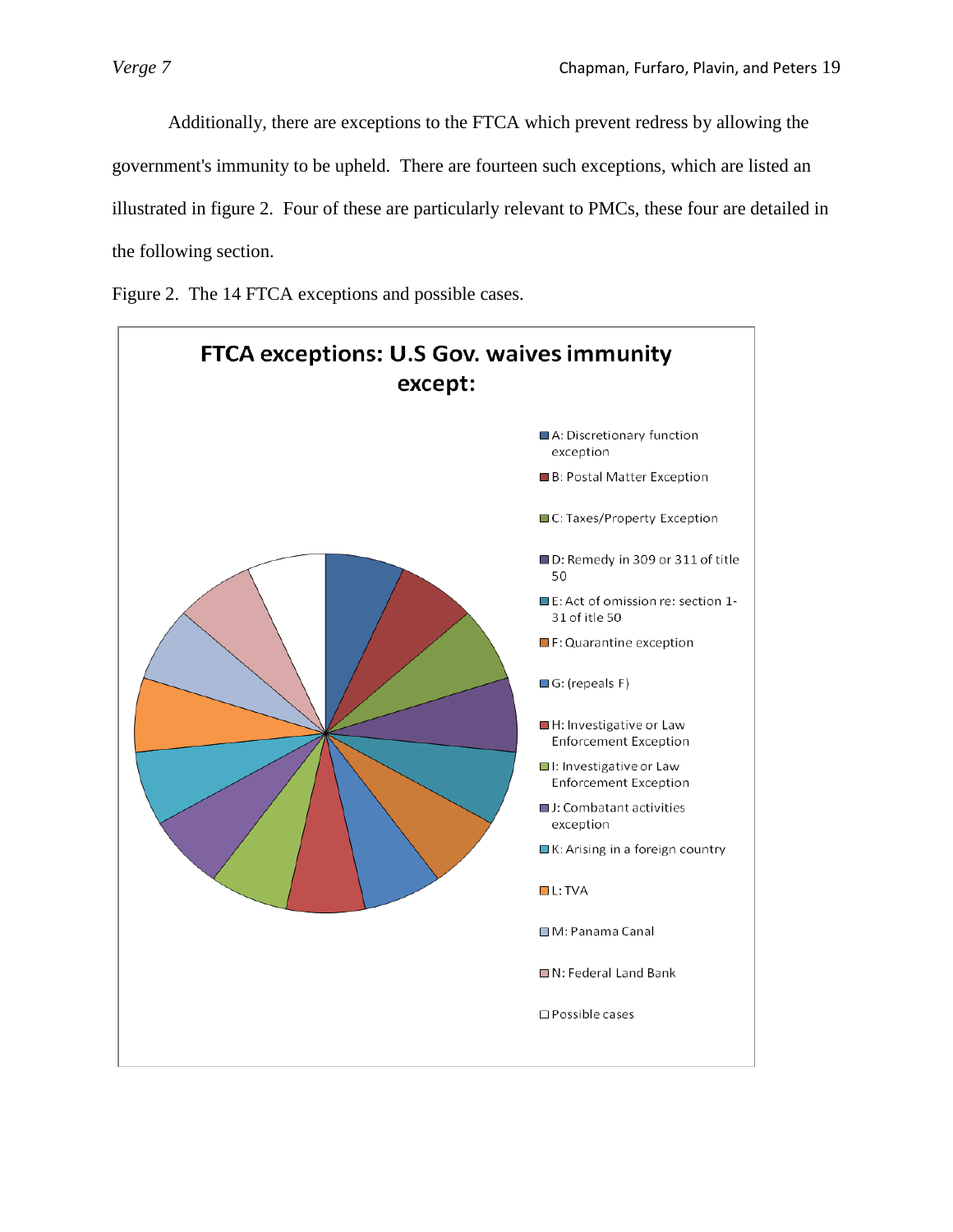The discretionary functions exception (A) precludes liability for

Any claim based upon an act or omission of an employee of the Government, exercising due care, in the execution of a statute or regulation, whether or not such statute or regulation be valid, or based upon the exercise or performance or the failure to exercise or perform a discretionary function or duty on the part of a federal agency or an employee of the Government, whether or not the discretion involved be abused. (28 U.S.C. § 2680[a])

This exception essentially protects government employees (including contractors) from being sued based on decisions they make in the course of executing a statute or regulation. The exception exists to shield individual employees from litigation based on their making poor (but technically legal) decisions, or from failing to make a decision when one was needed. This is beneficial to government employees because it allows them to use their discretion in their work without being paralyzed by fear that someone will disagree with their decision and sue them. It is dangerous though, for this same reason; it insulates individual government employees from having to be responsible legally for the long-term results of their decisions.

The investigative or law enforcement officer's exception (E) says that the FTCA waiver shall not apply to

> Any claim arising out of assault, battery, false imprisonment, false arrest, malicious prosecution, abuse of process, libel, slander, misrepresentation, deceit, or interference with contract rights: Provided, that, with regard to acts or omissions of investigative or law enforcement officers of the United States Government, the provisions of this chapter and section 1346 (b) of this title shall apply to any claim arising, on or after the date of the enactment of this proviso,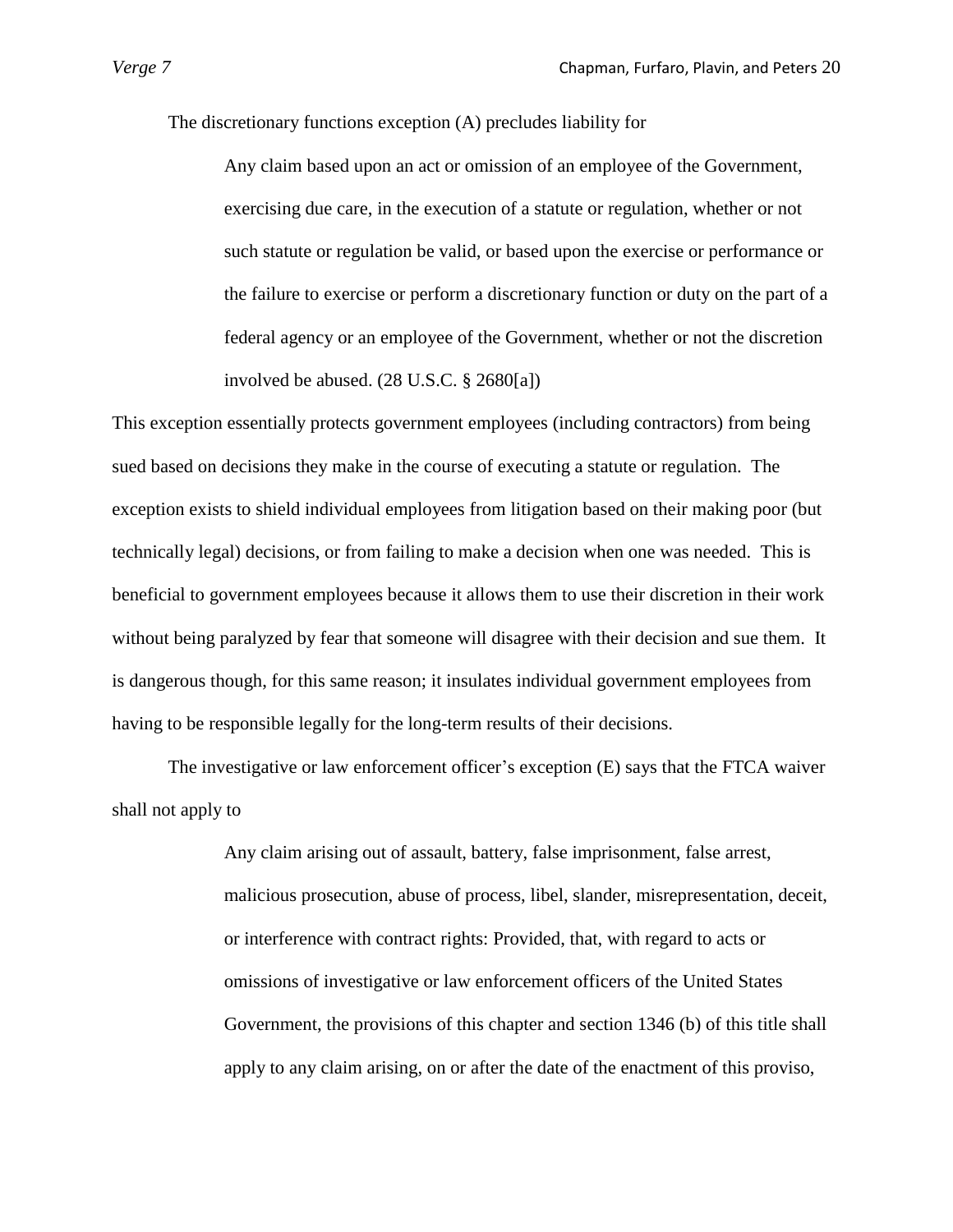out of assault, battery, false imprisonment, false arrest, abuse of process, or malicious prosecution. For the purpose of this subsection, "investigative or law enforcement officer" means any officer of the United States who is empowered by law to execute searches, to seize evidence, or to make arrests for violations of federal law. (28 U.S.C. § 2680[h])

As of the date of the enactment of this proviso, investigative or law enforcement officers are no longer immune to torts arising from all the offensive behaviors listed in the exception. This is applicable to PMCs in that there is debate as to whether contractors can be considered Investigative or Law Enforcement Officials or not (Charles 9). Were it decided that contractors can be considered investigative or law enforcement officials for the purpose of this exception, then "the United States is not immune to lawsuits arising out of their actions" (Charles 9). This would not only give the same power that the government and military have to non-military contractors, but also absolve both parties of all responsibility for the actions of the contractors.

The combatant activities exception (J) to the FTCA precludes "any claim arising out of the combatant activities of the military or naval forces, or the Coast Guard, during time of war" (28 U.S.C. § 2680[j]). While it appears as though the exception only applies to government forces acting during combatant activities and not private contractors, the Court in *Koohi v. United States* determined that the action against the weapons manufacturer was precluded by the combatant activities exception and that the term "time of war" does not expressly require a declaration of war for the exception to apply. Thus, the exception applied even when the actors were private because they were carried out during what was considered a time of war. The United States government retained immunity because of this exception, which was expanded in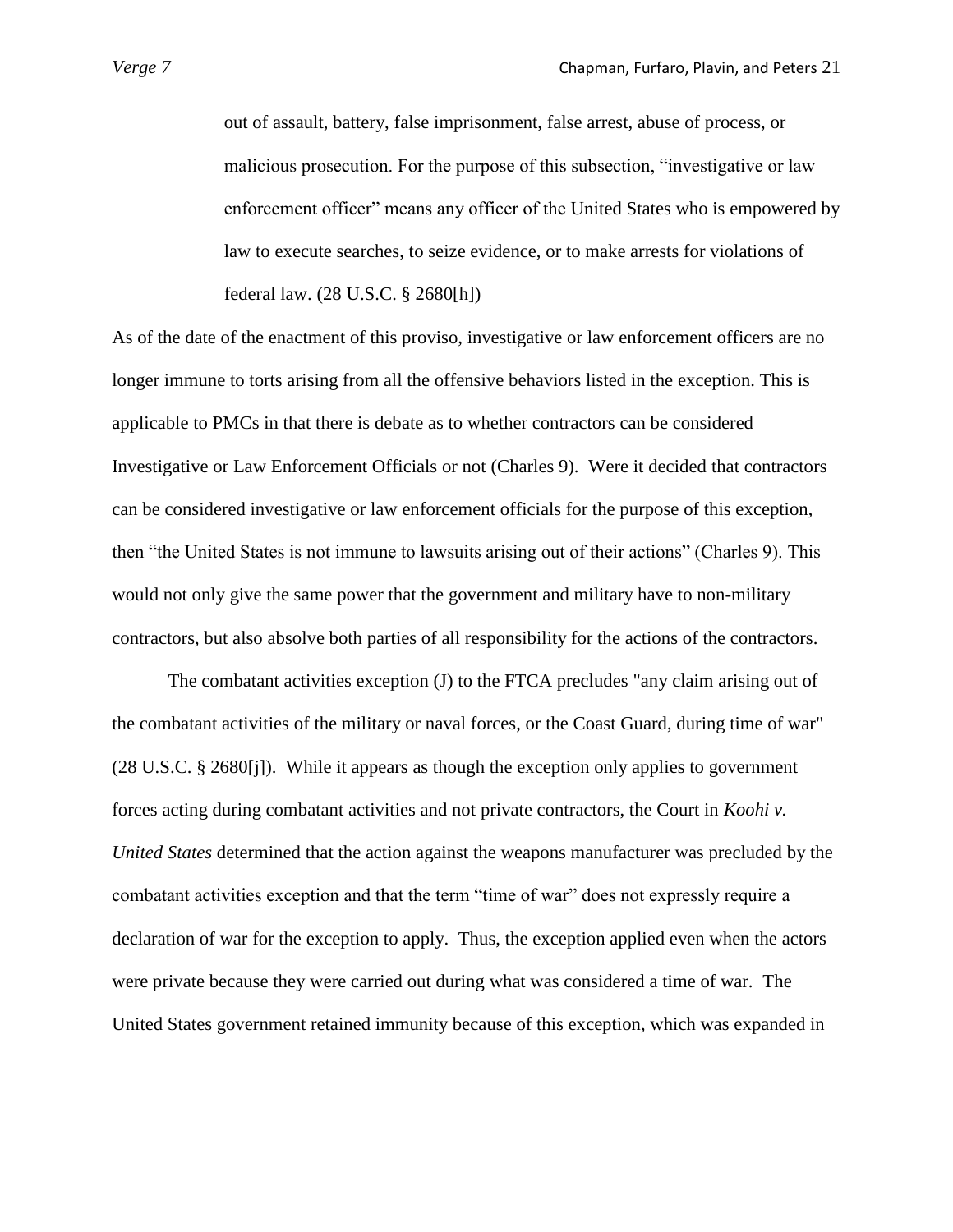*Koohi* to encompass the actions of private contractors whose acts were done "for the purpose of furthering our military objectives or of defending lives, property, or other interests" (20).

The foreign country exception (K) nullifies "any claim arising in a foreign country" (28 U.S.C. § 2680[k]). The driving force behind this exception is the same one as drives the requirement for exhaustion of domestic remedy in international law. The idea is that the U.S. Courts ought not to deprive the domestic courts of other sovereign nations of the ability to rule on human rights abuses in their own jurisdiction. This is a concept that arises time and again in international law, and it will be especially pertinent to the discourse surrounding universal jurisdiction. Charles argues that this case law would not support immunity for PMCs "when the purpose of the action in question does not support our military objectives nor defense of American life" and explains that the recent torture employed by contracted Titan and  $CACI<sup>2</sup>$ employees "fail to support our military objectives and directly oppose clear federal interests" (619). This, however, is highly arguable and could even be supported by executive statements to the contrary, as in various memoranda written during the Bush administration. The *Koohi* Court explained that the "nature of the act" and not the "manner of performance" is relevant in determining whether the exception applies and that "it simply does not matter for purposes of the [combatant activities] exception whether the military makes or executes its decisions carefully or negligently, properly or improperly" (20). As it has already been shown that private contractors are included with military forces under the exception, the issue involved is the "nature of the act" and whether or not it furthered military objectives. As evidenced in the vast and ongoing debate about the effectiveness of torture in advancing military objectives, there is not enough definitive proof to support Charles" argument and so the door is left open for the combatant activities

 $\overline{\phantom{a}}$ 

 $2^{2}$  Saleh et al. v. Titan 436 F.Supp.2d 55 (D.D.C. 2006)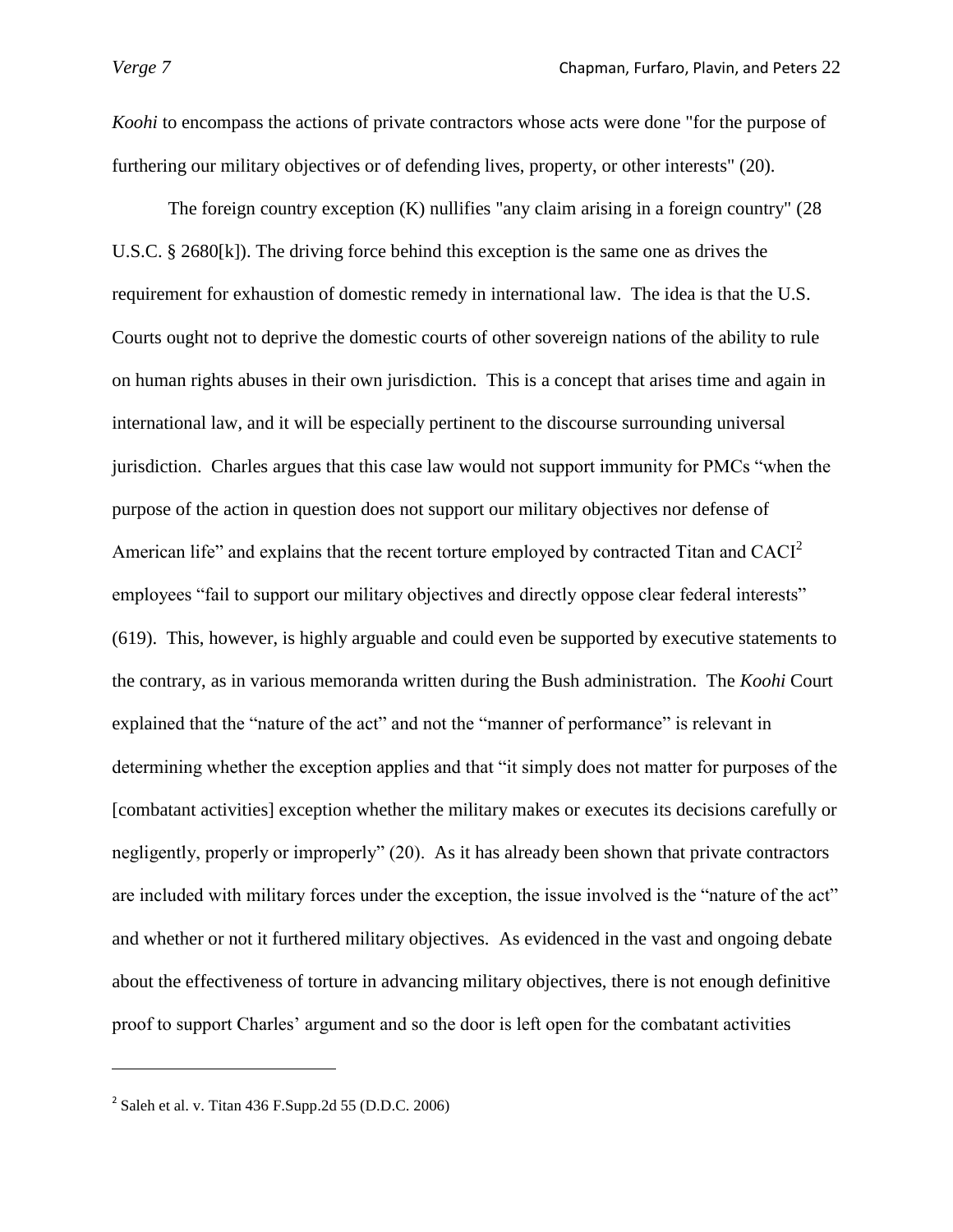exception to apply and for both the government and PMCs to remain immune from liability during times of war.

With regard to the FTCA, this exception is important to claims of torture at Abu Ghraib. The interpretation of the foreign country exception is pivotal to the current *Saleh* case. One possible interpretation of the exception for this case is that because Iraq was not a sovereign nation, but controlled by the U.S. at the time of the atrocities, the exception should not apply. No domestic Court was available, and so the case did fall under the jurisdiction of the U.S. Courts (Charles 9). This would be a rare case where the exception would not apply. Only because Iraq was seen as essentially the U.S. at the time can the U.S. Courts rule on the case. Were the same atrocities to take place in a recognized sovereign nation, the Court would be within its rights to turn the case down.

This exception is particularly preclusive of FTCA cases that were once ATCA cases. In order to fill the requirements to be an ATCA case, the violation can have occurred anywhere in the world. This is the great strength of the ATCA that makes it key for litigating cases that might not otherwise be seen by a Court. However, a case that is turned down under the ATCA because the corporation involved is determined to be a government actor, though the next possible recourse is the FTCA, would also likely be turned down under the FTCA if it occurred in a sovereign state outside the U.S. This was seen in *Alvarez-Machain* when the foreign country exception protected the U.S. government from liability.

#### WORKING TOWARD SOLUTIONS

*Domestic Law*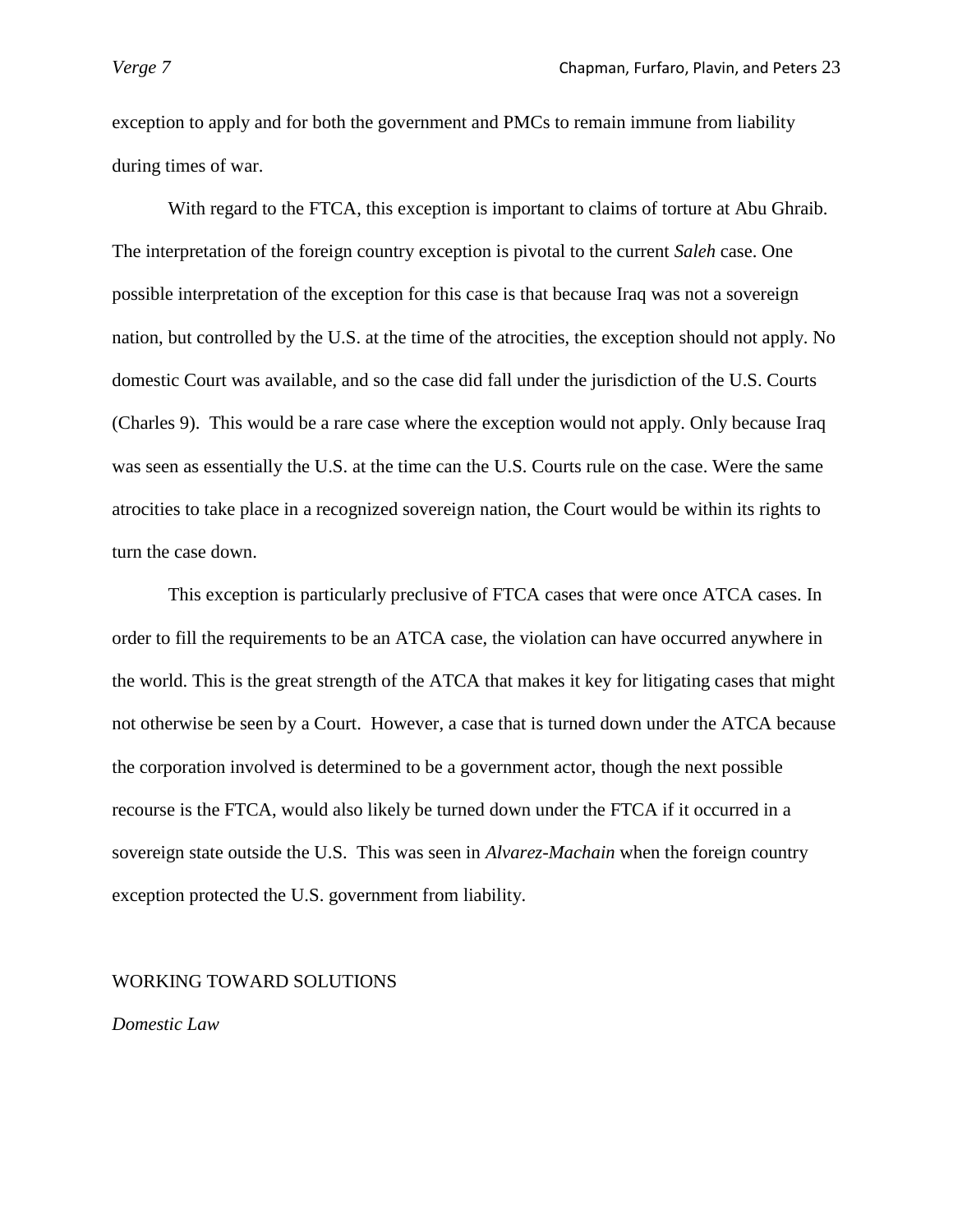The first step toward holding military contractors legally accountable is to address the government contractor defense loophole. One proposed solution proposed by Micallef is to disallow the GCD except under very specific circumstances. This would limit the defense to "case-by-case exceptions for executive orders specifically granting immunity" (1406). Judicially, Micallef proposes that federal Courts follow the *Sosa* precedent and disallow the defense on grounds that "the defense cannot nullify the [ATCA"s] purpose" (1415). Legislatively, he argues that Congress should enact legislation, perhaps as an amendment to the ATCA, which would disallow the GCD's power to nullify ATCA suits. Instead, the only exceptions would come in the form of executive orders that would grant immunity for contractors in special circumstances. Executive officers would therefore bear the burden of responsibility for any violations committed under immunities granted. He explains that

> Disallowance of the Defense would change the focus of litigation from the application of the Defense (i.e. determining the degree of government oversight of the contractor-defendant) to human rights enforcement (i.e. whether the action was a tort and whether it was in violation of international law. (1413)

Many scholars disagree, arguing that the GCD is necessary due to the mixed military/civilian nature of PMCs, and contend that it provides "qualified" immunity for contractors (Joseph 713). The argument rests on the contention that the issue lies not in disallowing the defense but in properly regulating PMCs in the first place. Wilson, for example, argues that Congress" extension of the Uniform Code of Military Justice (UCMJ) to military contractors in 2006 was appropriate because PMCs are essentially "hybrid entities, neither military nor civilian," often performing the exact same tasks as military personal (261). While holding military contractors and the U.S. military to the same standards in comparable battle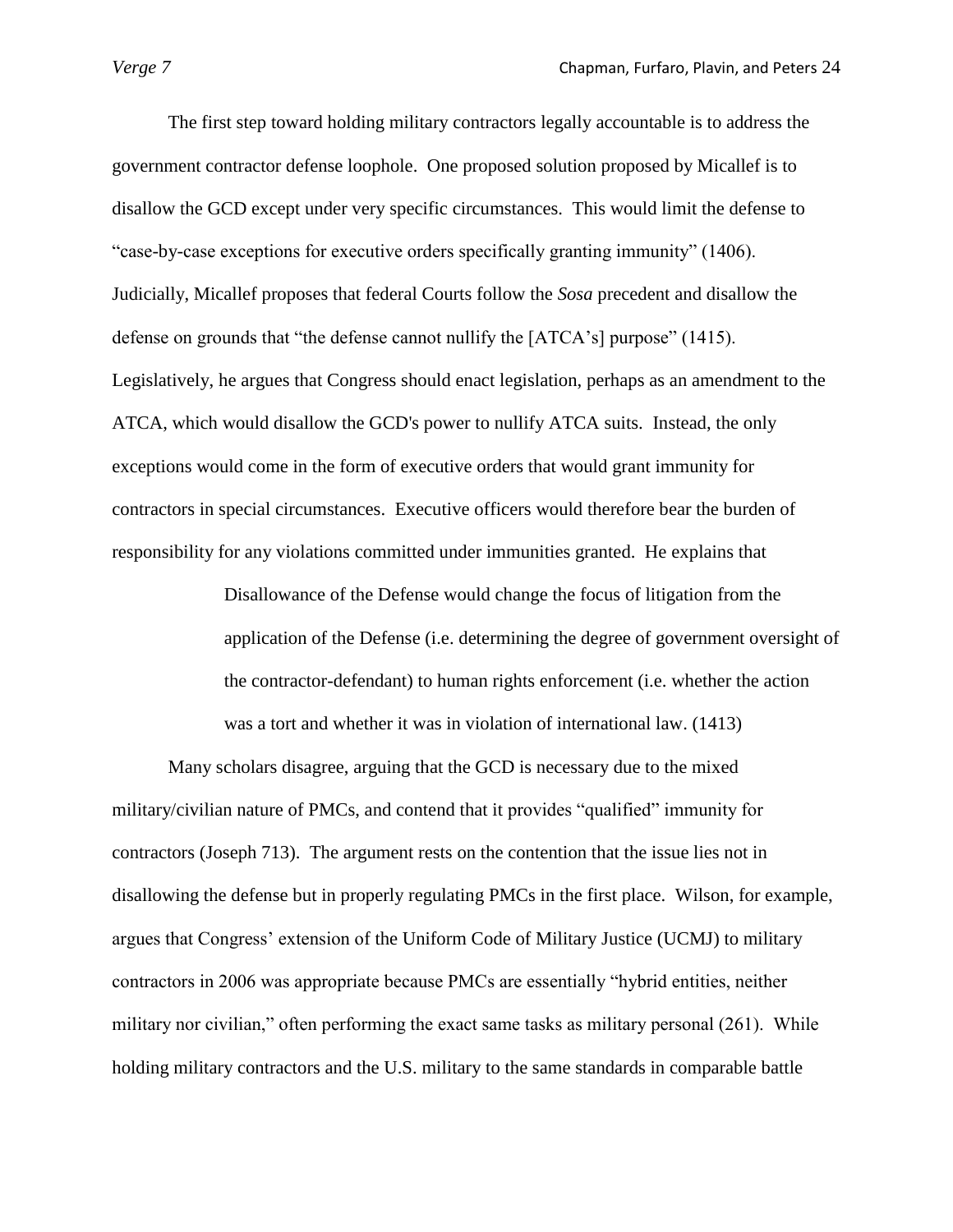situations is logical, the issue is complicated when one takes into consideration the plethora of other roles PMC civilians assume.

PMCs are used all around the world in situations ranging from food service and manufacturing to covert intelligence missions. In light of this, Jordon questions the constitutionality of applying the UCMJ to PMCs. The 2006 amendment of Article 2 of the UCMJ technically grants jurisdiction over individuals accompanying the armed forces in the field. The amendment clarifies that this extension applies regardless of whether the acts occurred on American-controlled territory. It also applies in "both time of declared war or a contingency operation"—thus, in the undeclared wars in Iraq and Afghanistan (Morgan 230). No private contractor, however, has actually been tried for misconduct under the UCMJ as of winter 2009 and Jordon questions the courts' actual willingness to embark on the "slippery" slope" toward applying military law to other civilians involved with military operations (Jordon 318). Furthermore, Jordon argues that it is unlikely that applying the UCMJ would "survive constitutional scrutiny absent explicit language to indicate otherwise" (319). With the constitutional question yet to be challenged and a continued lack of clarification of applicable PMCs, the space for loopholes remains.

Regardless of the GCD, since the events at Abu Ghraib there has been a flurry of effort to both recommend legislation and change existing laws to close legal loopholes created by PMCs. The Transparency and Accountability in Security Contracting (TASC) Act (Senate Bill 674) was introduced in 2007 by then-Senator Obama. It proposed a set of rules comparable to the Rules of Engagement within the U.S. military. It set forth two oversight mechanisms: Theater Security Contract Coordinating Officers and Theater Investigative Units, which would be operated by the FBI under the Military Extraterritorial Jurisdiction Act (Joseph 700). The TASC Act has yet to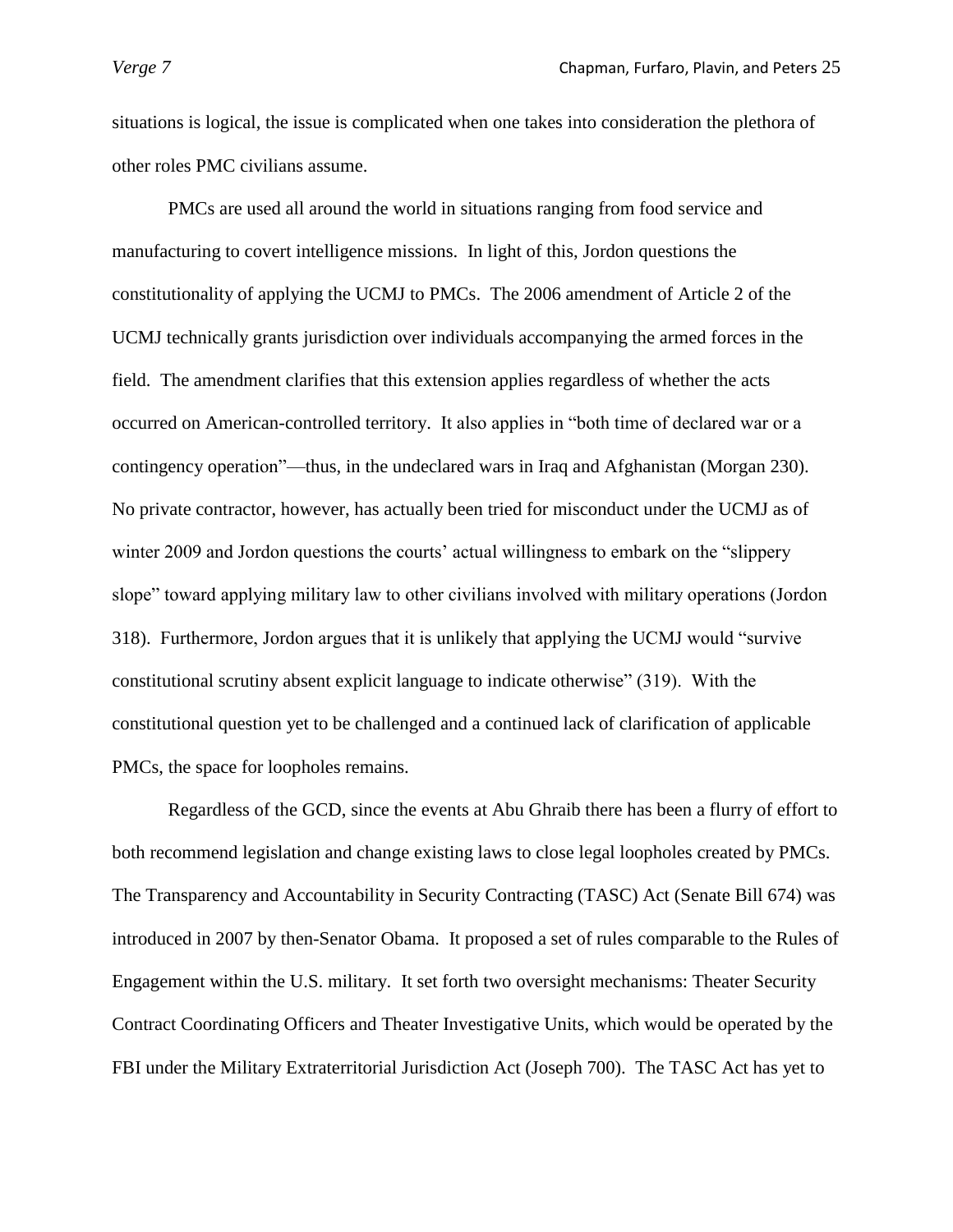be passed and is unlikely to be passed in its current form, as the bill does not provide specific information pertaining to contractors" reports to Congress. Specific detail in contractor reports will be immensely difficult to require due to the sensitivity of much of the information (Jordon 323). Furthermore, the Act did not directly establish extraterritorial jurisdiction to all PMCs, nor clarify steps toward enforcement, available punishments, and remedies (Jordon 323). While it is a step in the right direction, TASC still fails to address the core issues of varying PMC roles and the inevitable loopholes arising therein.

The Military Extraterritorial Jurisdiction Act (MEJA) of 2000 extended United States" jurisdiction to crimes committed by Department of Defense Contractors ""'employed by or accompanying'" the U.S. Military that are punishable by more than one year in prison. Events at Abu Ghraib revealed (to some) the danger of focusing solely on the Department of Defense. The 2004 amendment (introduced as the Contractor Accountability Act) extended MEJA to non-DOD contractors working in support of DOD missions overseas. The desired effect of the amendment was to close the loophole and hold contractors under other federal entities responsible for their actions (Joseph 704). The amendment failed, therefore, to include contractors working in support of other federal agencies and departments (Jordon 319). It is still unclear as to how courts will interpret contractors "in support" of DOD missions, or how vigorously the Department of Justice will pursue these contractors (Joseph 704). Like the UCMJ, MEJA has yet to be utilized to establish jurisdiction over PMCs, and thus provides little insight into actual interpretation.

Many further amendments to MEJA could help to regulate PMCs on a domestic level assuming the legislation is actually utilized. Eliminating the fifty million dollar requirement for congressional notice of export/import contracts for "a defense article or defense service," and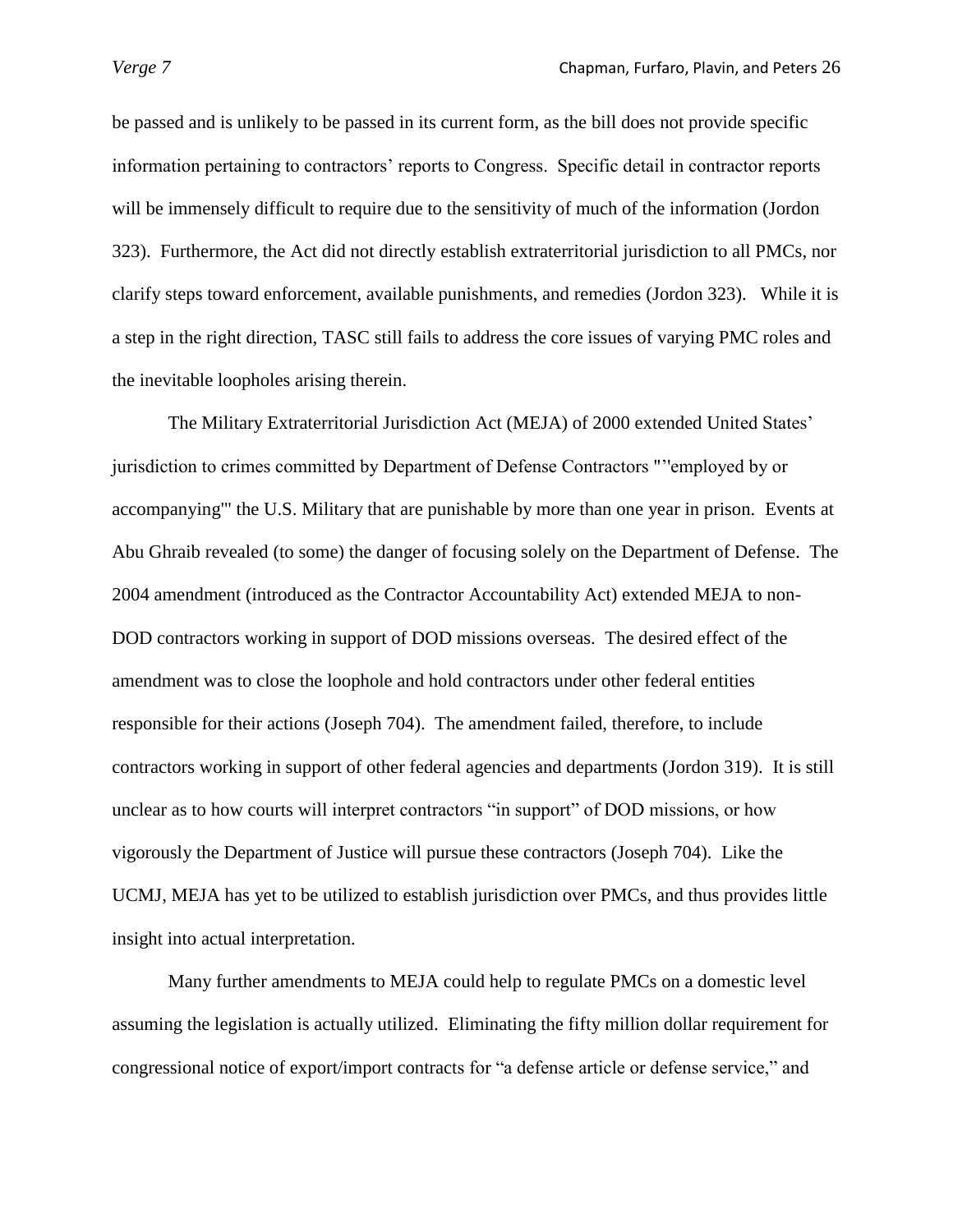disallowing the fragmentation of contracts to avoid the threshold would provide further congressional oversight of PMC activates (Joseph 701; Desai 860). A more complicated proposal involves the inclusion of a widespread federal whistle blower protection clause under MEJA that would protect whistle blowers in many contexts. Devin R. Desai models this solution after the Sarbanes-Oxley Act, suggesting that the language be worded similarly to guarantee the most ubiquitous coverage (861). With the reduction of actual oversight in DOD missions by fifty percent between 1994 and 2005, it is particularly important to protect the PMC employees on the ground from retribution for transgression disclosure (Joseph 703).

Utilization of the War Crimes Act and the Anti-Torture Statute in their current manifestations also proves ineffective in the PMC context. The War Crimes Act criminalizes actions committed by U.S. Armed Forces and U.S. nationals that would be considered a "grave breach" of the Geneva Conventions (Jordon 320). Unfortunately, many PMCs are not U.S. nationals and the processes of fact-finding and witness-gathering needed to build a proper case is unusually difficult due to the complexity of situations on the ground. This proved true in the case of *Blackwater*. Worse, perhaps, is that there is no defined procedure for investigating PMC crimes in the first place (Jordon 321). This combination of factors renders the Act useless. The Anti-Torture Statute also proves inefficient. The Statute can be applied anywhere outside of the U.S. and criminalizes both the intent to commit torture by a U.S. citizen and torture itself. Like the War Crimes Act, the Anti-Torture Statute cannot apply to PMCs from other countries, and because its conception of torture is limited to physical pain accompanied by "death or organ failure," its application is quite narrow. Amendments to these acts to specify PMC jurisdiction as well as provisions for non-U.S. citizens employed by U.S. PMCs could help to regulate PMCs in a more effective manner.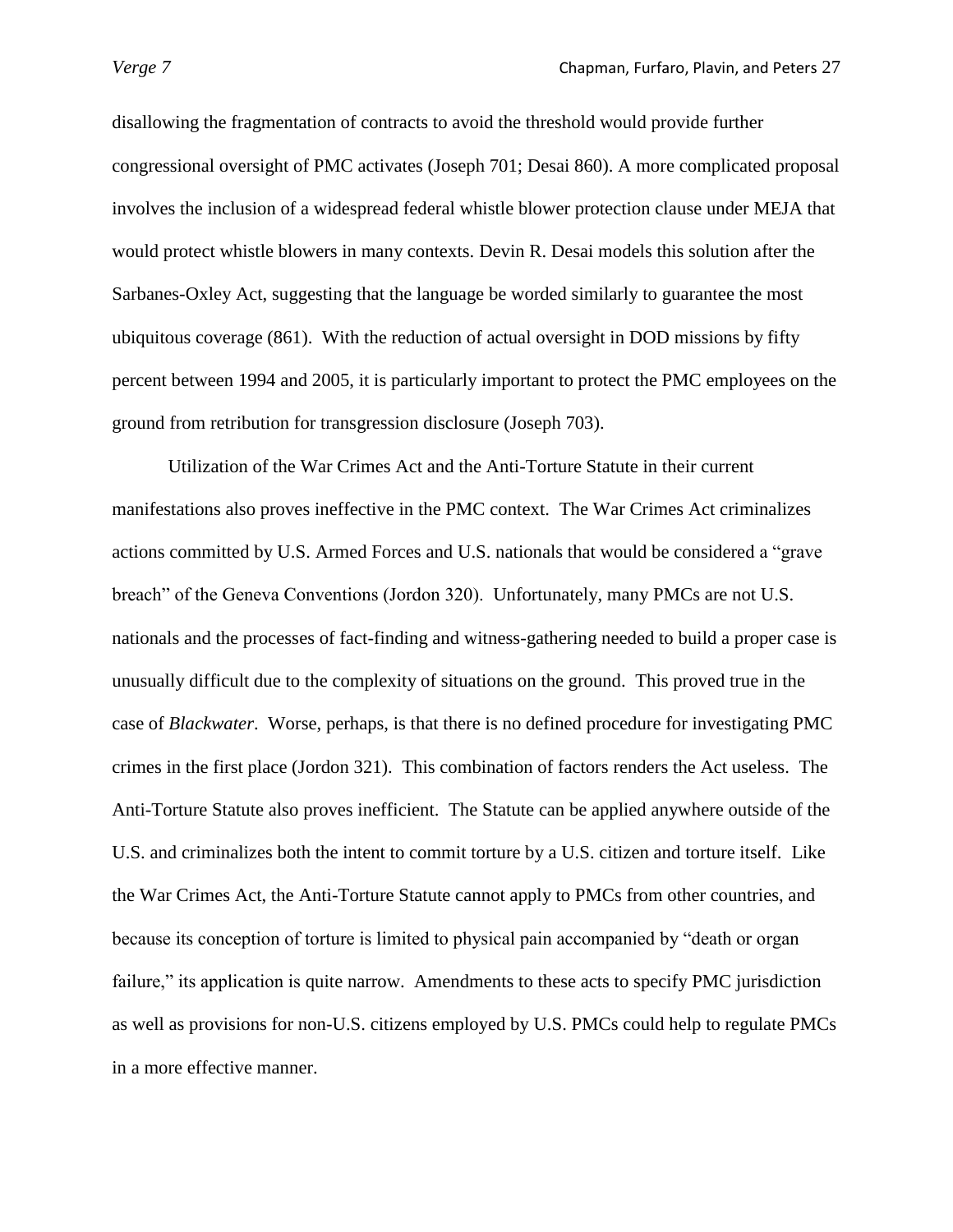Perhaps the most promising option is to clearly regulate PMC contracts. Desai proposes a congressional mandate requiring the inclusion of specific regulations in every U.S. service contract. Every PMC and its employees would have to agree to abide by and submit to the jurisdiction of the United States "regardless of where the services are performed" (858). The government mandate would further stipulate the necessity for human rights and local law training, which would have to meet certain criteria and procedural standards (858). Furthermore, Desai argues that the government could stipulate that corporations must provide on-site lawyers (through groups such as Lawyers without Borders) to provide insight and, inevitably, oversight. He specifies that these attorneys must come from independent firms in order to avoid corruption and manipulation (859). The "government's prosecutorial discretion would remain intact" but would "reduce the government's ability to offer facile reasons as to why is has not acted when it ought to have" (860). Regulating PMCs through specific contract stipulations would allow room for more nuanced provisions for different types of contractors. Unfortunately, many PMCs defy categorization, thus once again raising the problem of loopholes.

Freeing the ATCA from the GCD to allow for more successful ATCA cases and restructuring U.S. domestic laws to cover U.S. PMCs is not a sustainable solution to redressing human rights violations committed by PMCs. More ATCA cases would ultimately give the United States too much global power in setting the precedents for PMC human rights case law. Correcting U.S. laws to hold PMCs accountable from the onset are difficult to craft, often perpetuate loopholes and, of course, do nothing to regulate PMCs from other countries apart from set an example. Domestic laws must therefore work in conjunction with international law to adequately acknowledge the chameleon nature of PMCs. To this end,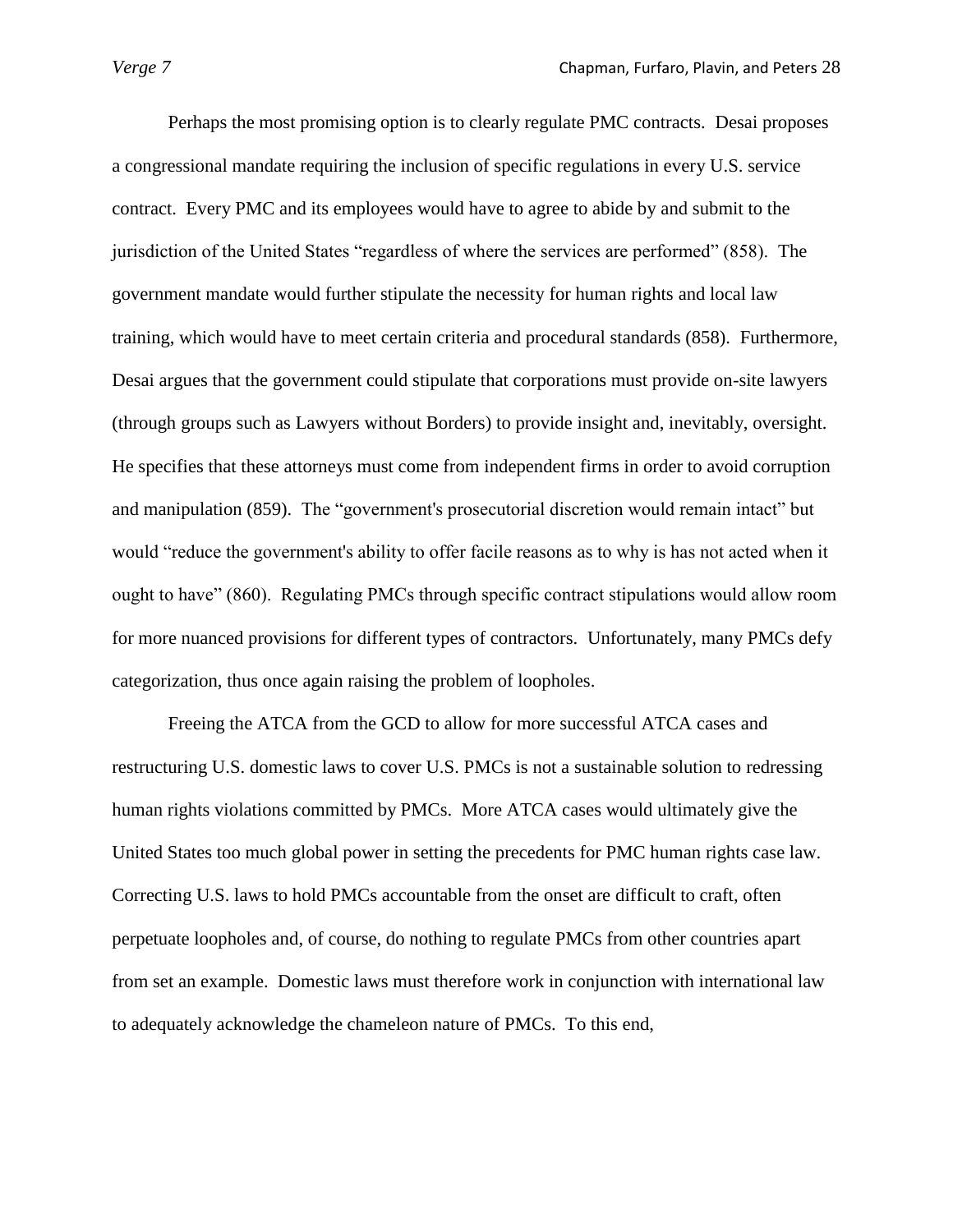Adoption of a norm of incorporation—either through reference to existing international law, a new treaty regime, or evolving customary international law—draws on the strengths of both systems: international legal and diplomatic consensus centered on a shared norm of state responsibility dovetailed with the functional capabilities of domestic legal regimes. (Morgan 244-5)

In order to conceive of workable possibilities of dovetailing domestic and international law, an investigation of current international and human rights law as it relates to PMCs is vital. *International Law* 

States have a clear duty under international law to protect against human rights violations regardless of the status of the offender. Older human rights conventions like the International Covenant on Economic, Social, and Cultural Rights (ICESCR), the International Covenant on Civil and Political Rights (ICCPR), and the International Covenant on All Forms of Racial Discrimination (ICERD) do not specifically address state duties regarding businesses but do "ensure the enjoyment of rights and prevent nonstate abuse" (Ruggie 828). Many include rights that businesses effect—employment, health and indigenous communities. Later Conventions and General Comments within the UN have begun to include phrases directly pertaining to corporations, such as General Comment No. 31 by the Human Rights Committee which clarifies that states can breach the ICCPR by failing to ""take appropriate measures or to exercise due diligence to prevent, punish, investigate or redress the harm caused by private persons or entities"" (from ICCPR, qtd in Ruggie 829). More recent documents like the report of the Indigenous Peoples" Border Summit of Americas II call upon both state and non-state actors, including private contractors and government agents to uphold human rights. Holding businesses in general—not even taking into consideration the role of businesses contracted with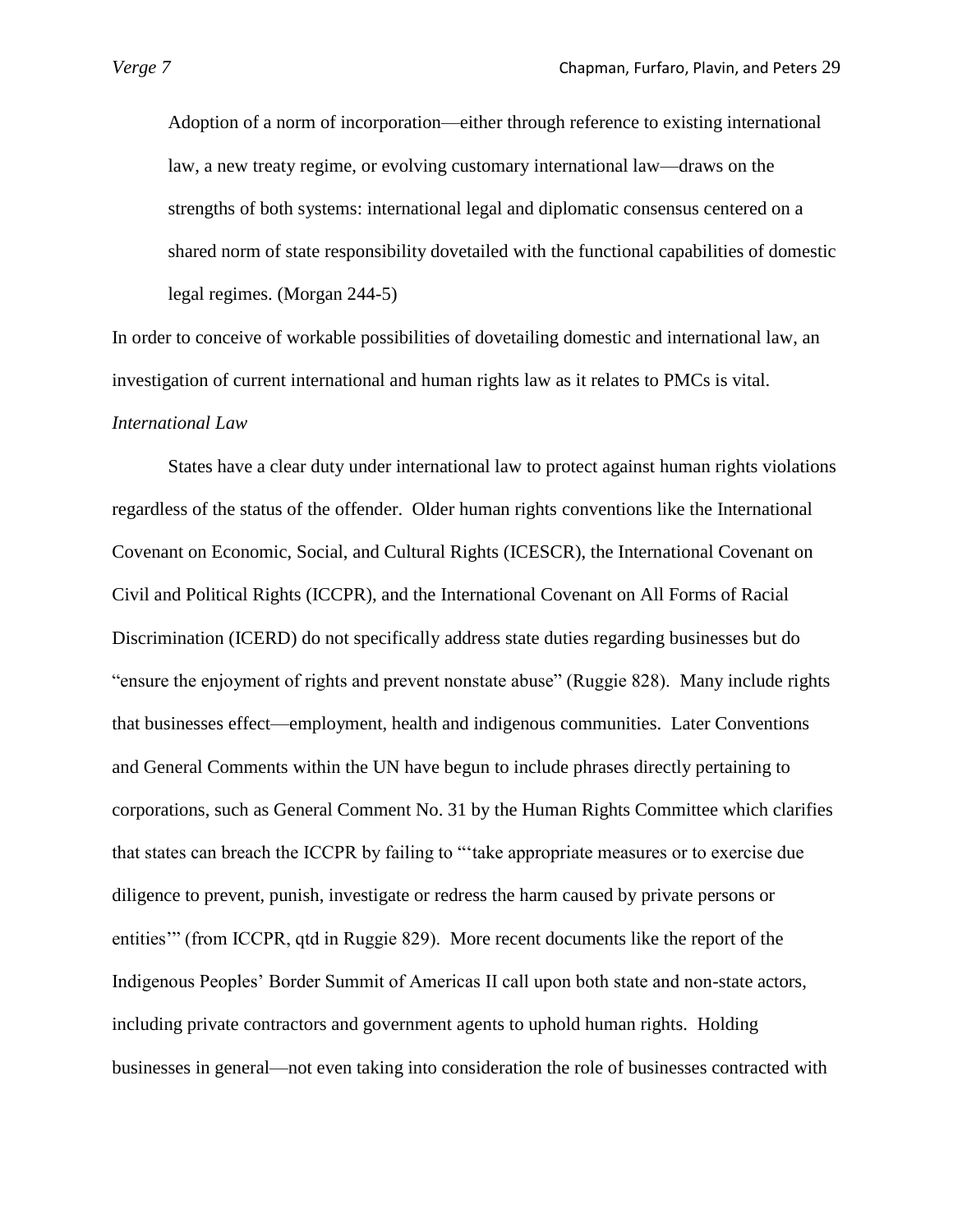governments—is hugely disputed within the international community. John Ruggie, the UN's Secretary-General's Special Representative for Business and Human Rights (SRSG) has argued that pursuing legally binding norms for MNCs (such as the Sub-committee on Human Rights proposed Draft Norms in 2003) is ineffective due primarily to the inherent problems of imbuing undemocratic, profit-seeking corporations with the responsibilities of the states whose duty it is to promote and uphold human rights (826).

More relevant even than how to hold corporations in general accountable is the unique problem of companies under governmental contract is the global debate on mercenaries. There have been many attempts to articulate the differences between "legitimate" mercenaries essentially PMCs—and those banned under international laws such as the Convention Against the Recruitment, Use, Financing and Training of Mercenaries ("the UN Convention") and the OAU Convention for the for the Elimination of Mercenarism in Africa, and General Assembly Resolution 2465 which explicitly deems mercenary activity criminal. Davis, for example, provides a list of seven criteria that legitimate mercenaries would meet including "that the candidate must be seen to recognize and conduct himself by the Laws of War, the Geneva Conventions and the International Declaration of Human Rights and Freedoms" (Davis qtd. in Desai 841). The very idea of a "legitimate mercenary" is highly controversial in itself given the widespread condemnation of mercenaries within these international and regional agreements.

PMCs are able to avoid mercenary status under the specific definitions of mercenaries under Article 47 of the First Additional Protocol of 1997 to the Geneva Convention and the UN Convention. Article 47 requires a cumulative definition of a mercenary rendering it impossible to hold PMCs accountable to every criterion at all times. The UN Convention defines mercenaries as those who are attempting to overthrow a legitimate government. This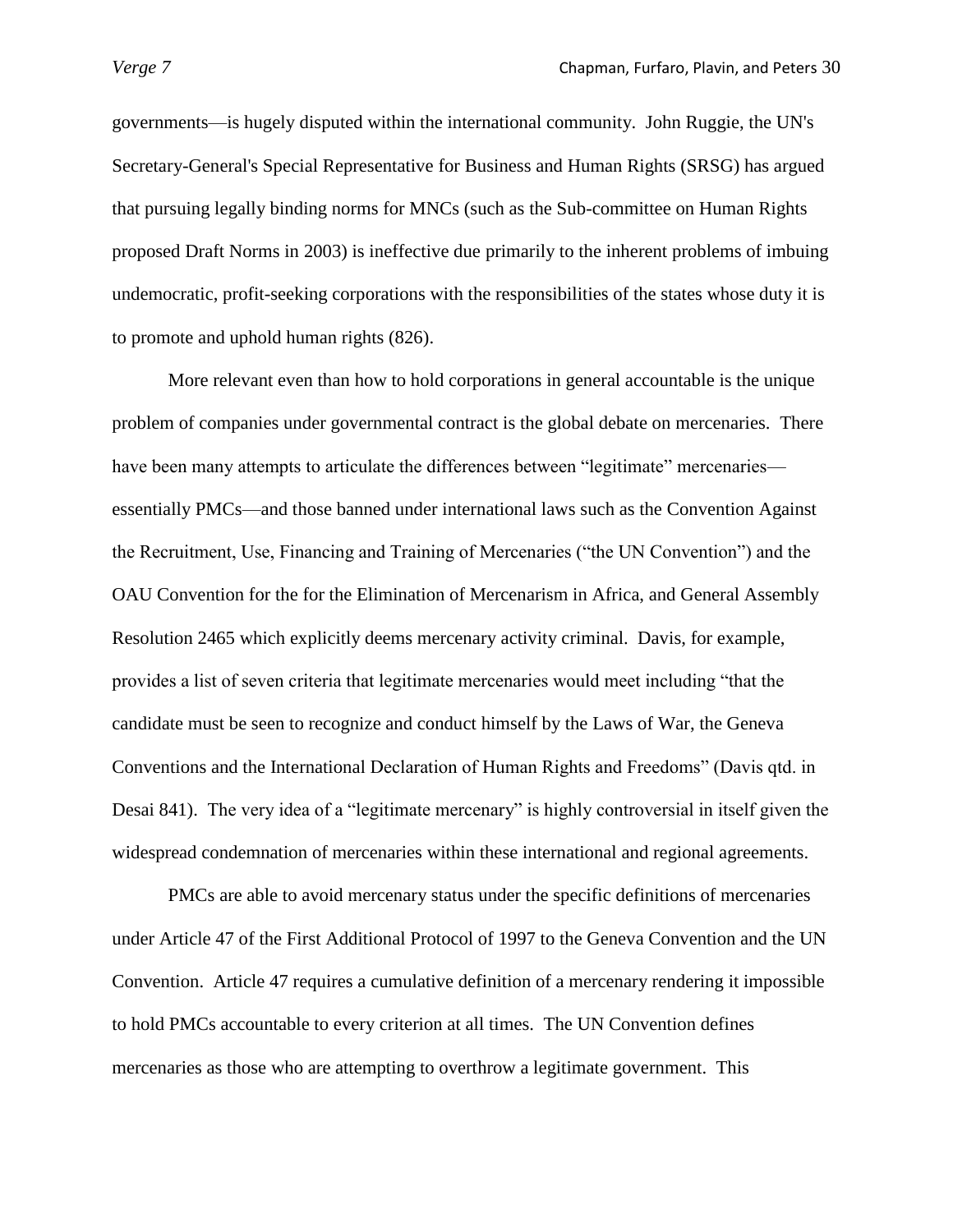automatically excludes most current PMCs on a global scale (Scheimer 629, 631). The Special Rapporteur and the Working Group on mercenaries offer a distinction between so-called legitimate PMCs and mercenaries by emphasizing the criminal factor in mercenary activity. PMCs are therefore legitimate largely because they "provide military and security assistance openly to recognized state parties. The PMC gains its legitimacy from the hiring party as long as the hiring party is sending the PMC on a legitimate mission" (Scheimer 637). Problems arise when the specifics of a PMC's mission cannot be disclosed due to its military nature, therefore making the distinction between legitimate and illegitimate missions difficult to gage before they are carried out.

Scheimer argues that PMCs should be categorized as legitimate mercenaries and held under a new convention that would require an international licensing system. Desai disputes this idea, claiming that the creation of international or country specific licensing and regulation schemes would simply lead to the creation of an international court to which many of the countries most fraught with PMC human rights abuses would simply refuse to submit (852-854). This reasoning stems from the United States' refusal to submit to International Criminal Court (ICC) jurisdiction, thus rendering the possibility for extending the ICC Statute to PMCs in July of 2009 rather useless (Choudhury 59). The potential lack of jurisdiction over states would pose a severe problem in implementing an overarching regulation scheme, though as with many international treaties, the power of moral suasion within the international community should not be underestimated.

There is no easy solution to the problem of PMC accountability for violations of human rights. Some combination of international and domestic measures must converge to create strong regulations for and legal mandates for PMCs. Before they can be effectively addressed in any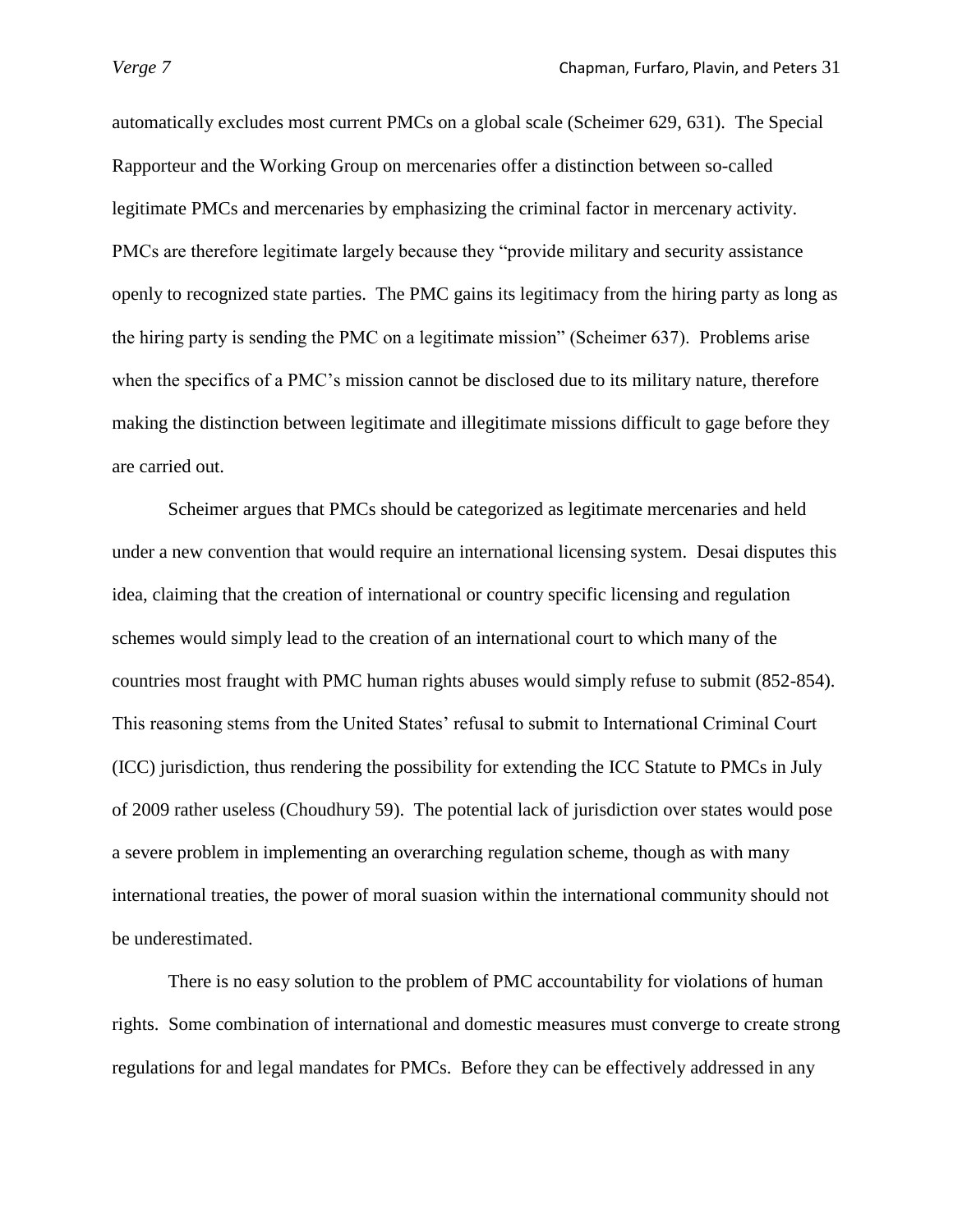legal system, they must first be clearly defined. A unique system that accounts for the varied scope of PMC functions and relationships with States is necessary to fully address the human rights abuses, both before (prevention) and after (legal remedy) they occur. For this, political will is required. As explained Merrick Hoben of the Consensus Building Institute, both governments and corporations are greatly affected by public opinion and collective desire for change. Governmental and corporate action toward effectively controlling PMCs must be coupled with public pressure to carry out these claims in a successful way. Public pressure is dependent upon awareness of the abuses committed by PMCs. As such, a legislative or judicial mandate to increase access to knowledge could be implemented. We propose that PMCs who are found guilty of human rights violations be required, in the awarding of damages, to pay a vast sum of money for the creation of a public ad campaign expressly stating the abuses proven in court. In this way, public awareness as well as pressure would increase, and corporations would have greater incentives to regulate themselves. It would be particularly effective if stockholders received reports with this information in it as well, and acted upon it, as they are the driving force of corporations (Bond). The government hiring guilty contractors would also face pressure to choose ones for effective and accordant performance, thus also increasing PMCs incentive to act lawfully.

Legally, the disallowance of the government contractor defense would be a big step towards increasing ATCA effectiveness in adjudicating alleged abuses by PMCs, which, though not a panacea, would allow the Act to function as intended and regulate breaches of the law of nations. The FTCA provides yet another challenging avenue for redress. While the ATCA and FTCA are vital in helping to progress the interpretation of PMC actions and functions under the law, they are inadequate in their ability to fully regulate and adjudicate the great scope of issues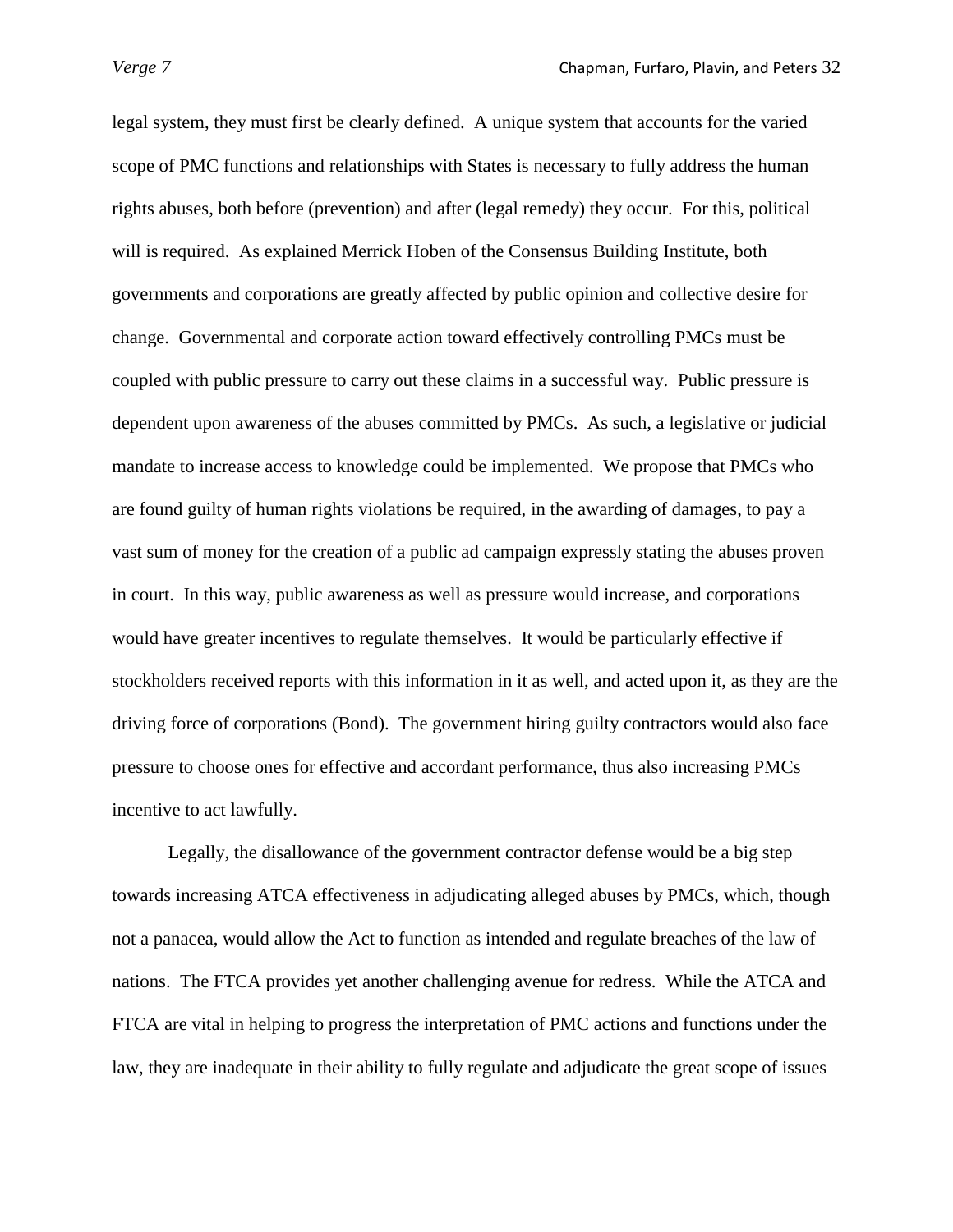involved therein. Widespread use of private military corporations is a new and complex issue, and as such, presents many challenges for both legal and domestic law. While various types of interventions and remedies have been proposed by legal and political scholars, they are, as yet, ineffective in addressing the unique shape and scope of the PMC problem. The legal issues in creating accountability mechanisms for PMCs are vital to both understanding and correcting the problem, however, the law alone is not equipped to deal with this issue. Some combination of legal, economic, political, and social measures, in both domestic and international spheres, is necessary to effectively remedy the issue of the human rights violations of PMCs. PMCs have, with the help of governments and a deft use of the law, managed to define (or rather not define) themselves outside of legal reach. With careful national and international planning, the global community can define the scope of legal PMC activity and begin to close this gap in human rights enforcement.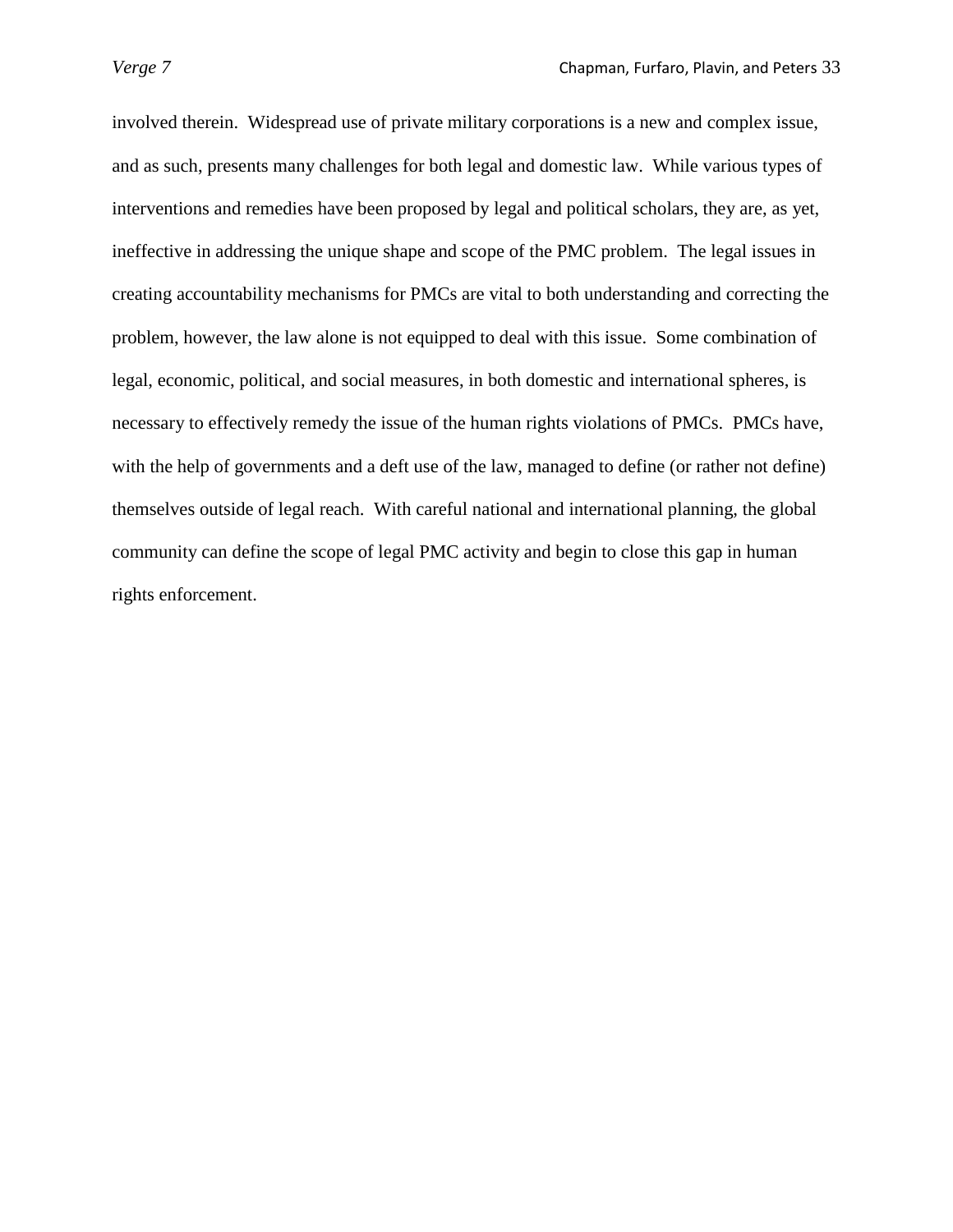# Bibliography

Blumberg, Phillip I. "Asserting Human Rights against Multinational Corporations under United States Law: Conceptual and Procedural Problems." The American Journal of Comparative Law 50 (2002): 493-529.

Bond, John. Personal Interview. 16 Apr. 2009.

- Boyle v. United Technologies Corp. No. 86-492. U.S. Supreme Court. 27 June 1988.
- Cassel, Doug. "Corporate Aiding and Abetting of Human Rights Violations: Confusion in the Courts." Northwestern Journal of International Human Rights 6.2 (2008): 304-26.
- Campagna, Julie. "United Nations Norms on the Responsibilities of Transnational Corporations and other Business Enterprises with Regard to Human Rights: The International Community Asserts Binding Law on the Global Rule Makers." The John Marshall Law Review 37 (2004): 1205-252.
- Catera, Elise. "ATCA: Closing the Gap in Corporate Liability for Environmental War Crimes." Brooklyn Journal of International Law 33 (2008): 629-54.
- Charles, Valerie C. "Hired Guns and Higher Law: A Tortured Expansion of the Military Contractor Defense." Cardozo Journal of International and Comparative Law 14 (2006): 593-624.
- Choudhury, Barnali. "Beyond the Alien Tort Claims Act: Alternative Approaches to Attributing Liability to Corporations for Extraterritorial Abuses." Northwestern Journal of International Law and Business 26 (2005): 43-75.
- Dahl, Matthew C. "Soldiers of Fortune Holding Private Security Contractors Accountable: The Alien Tort Claims Act and its Potential Application to Atban et al. v. Blackwater Lodge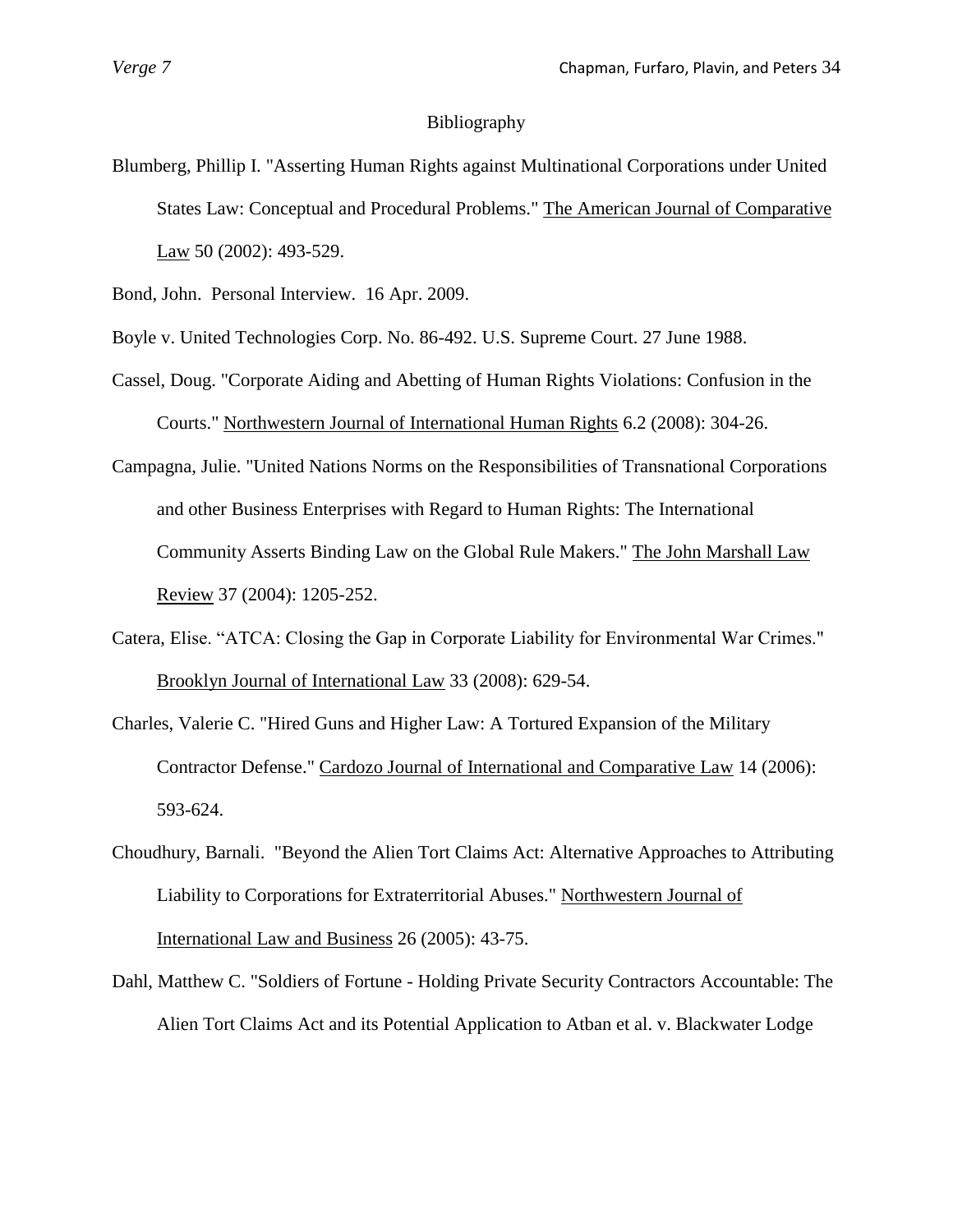and Training Center, Inc., et al." Denver Journal of International Law and Policy 37 (2008): 119-134.

- D'Amore, Carolyn A. "Sosa v. Alvarez-Machain and the Alien Tort Statute: How Wide Has the Door to Human Rights Litigation Been Left Open?" Akron Law Review 39 (2006): 593- 633.
- Defeis, Elizabeth F. "Litigating Human Rights Abuses in United States Courts: Recent Developments" ILSA Journal of International and Comparative Law 10 (2004): 319-327.
- Desai, Devin R. "Have Your Cake and Eat It Too: A Proposal for a Layered Approach to Regulating Private Military Companies." University of San Francisco Law Review 39 (2005): 825-871.
- Deva, Surya. "Human Rights Violations by Multinational Corporations and International Law: Where From Here?" Connecticut Journal of International Law 19 (2003): 1-57.
- Doe v. Unocal Corp. Nos. 00-56603, 00-57197. Unites States Court of Appeals for the Ninth Circuit. 18 Sept 2002.
- Engle, Eric. "The Torture Victim's Protection Act, the Alien Tort Claims Act, and Foucault's Archaeology of Knowledge." Albany Law Review 67 (2003): 501-25.
- Faust v. Utility Solutions. No. DA 06-0778. Montana Supreme Court. 13 Dec. 2007.
- Filartiga v. Peña-Irala. No. 79-6090. United States Court of Appeals for the Second Circuit. 30 June 1980.
- Garmon, Tina. "Domesticating International Corporate Responsibility: Holding Private Military Firms Accountable Under the Alien Tort Claims Act." Tulane Journal of International and Comparative Law 11 (2003): 326-354.
- Hoben, Merrick. Personal Interview. 15 Apr. 2009.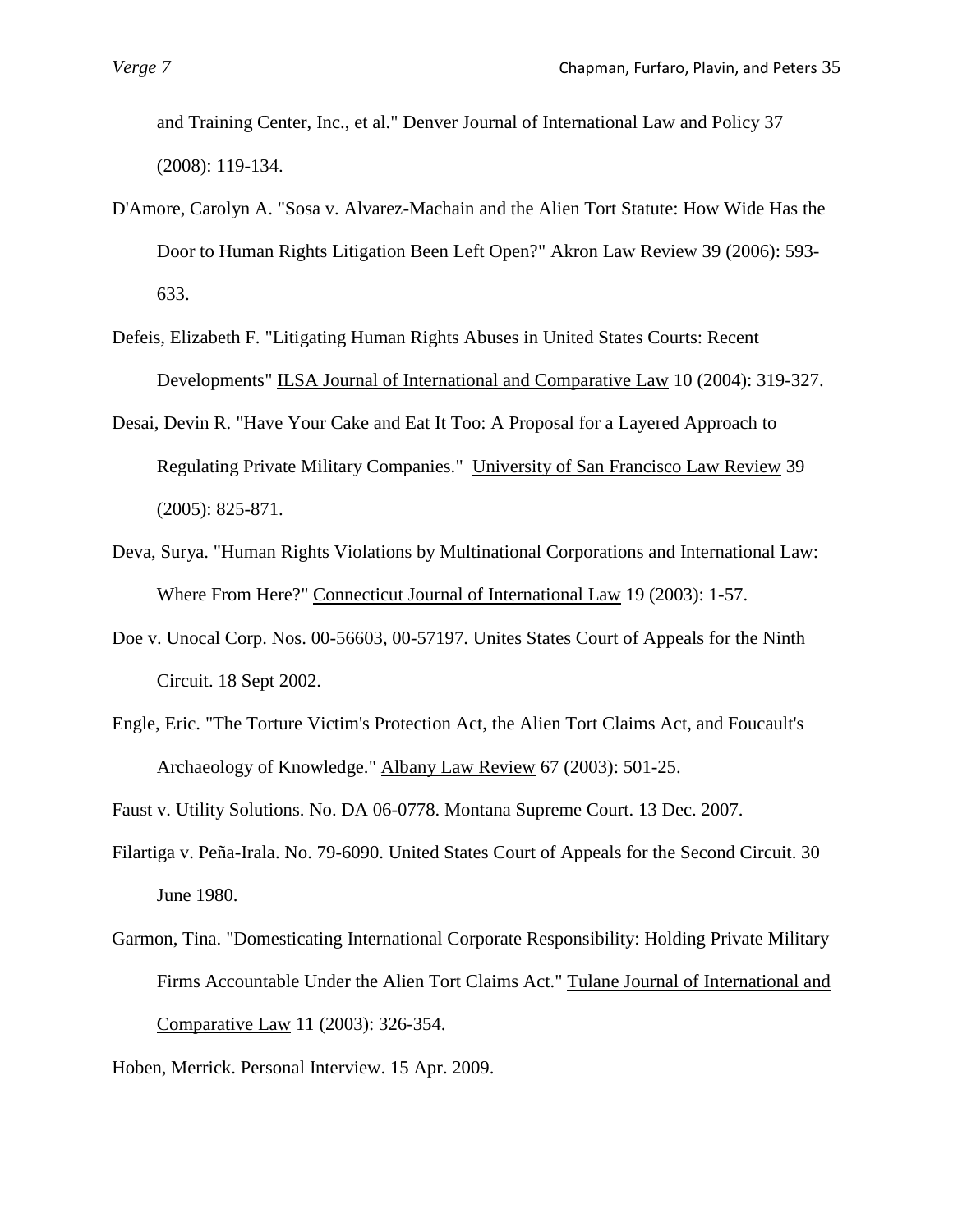Jordon, Craig S. "Note: Who Will Guard the Guards? The Accountability of Private Military Contractors in Areas of Armed Conflict." New England Journal on Criminal and Civil Confinement 35 (2009): 309-336.

- Joseph, Jeremy. "Striking the Balance: Domestic Civil Tort Liability for Private Security Contractors." The Georgetown Journal of Law and Public Policy 5 (2007): 691-724.
- Kadic v. Karadzic. Nos. 94-9035, 94-9069. United States Court of Appeals, Second Circuit. 6 Jan 1996.
- Kinley, David and Junko Tadaki. "From Talk to Walk: The Emergence of Human Rights Responsibilities for Corporations at International Law." Virginia Journal of International Law Association 44 (2004): 931-1022.
- Koohi v. United States. Nos. 90-16107, 90-16159. United States Court of Appeals for the Ninth Circuit. 8 Oct 1992.
- Macek, Erin Elizabeth. "Scratching the Corporate Back: Why Corporations Have No Incentive to Define Human Rights." Minnesota Journal of Global Trade (2002): 612-43.
- Micallef, Ryan. "Liability Laundering and Denial of Justice Conflicts Between the Alien Tort Statute and the Government Contractor Defense." Brooklyn Law Review 71 (2006): 1375- 1420.
- Monshipouri, Mahmood, Claude E. Welch, Jr. and Evan T. Kennedy. "Multinational Corporations and the Ethics of Global Responsibility: Problems and Possibilities." Human Rights Quarterly 25 (2003): 965-89.
- Morgan, Richard. "Professional Military Firms under International Law." Chicago Journal of International Law 9 (2008): 213-245.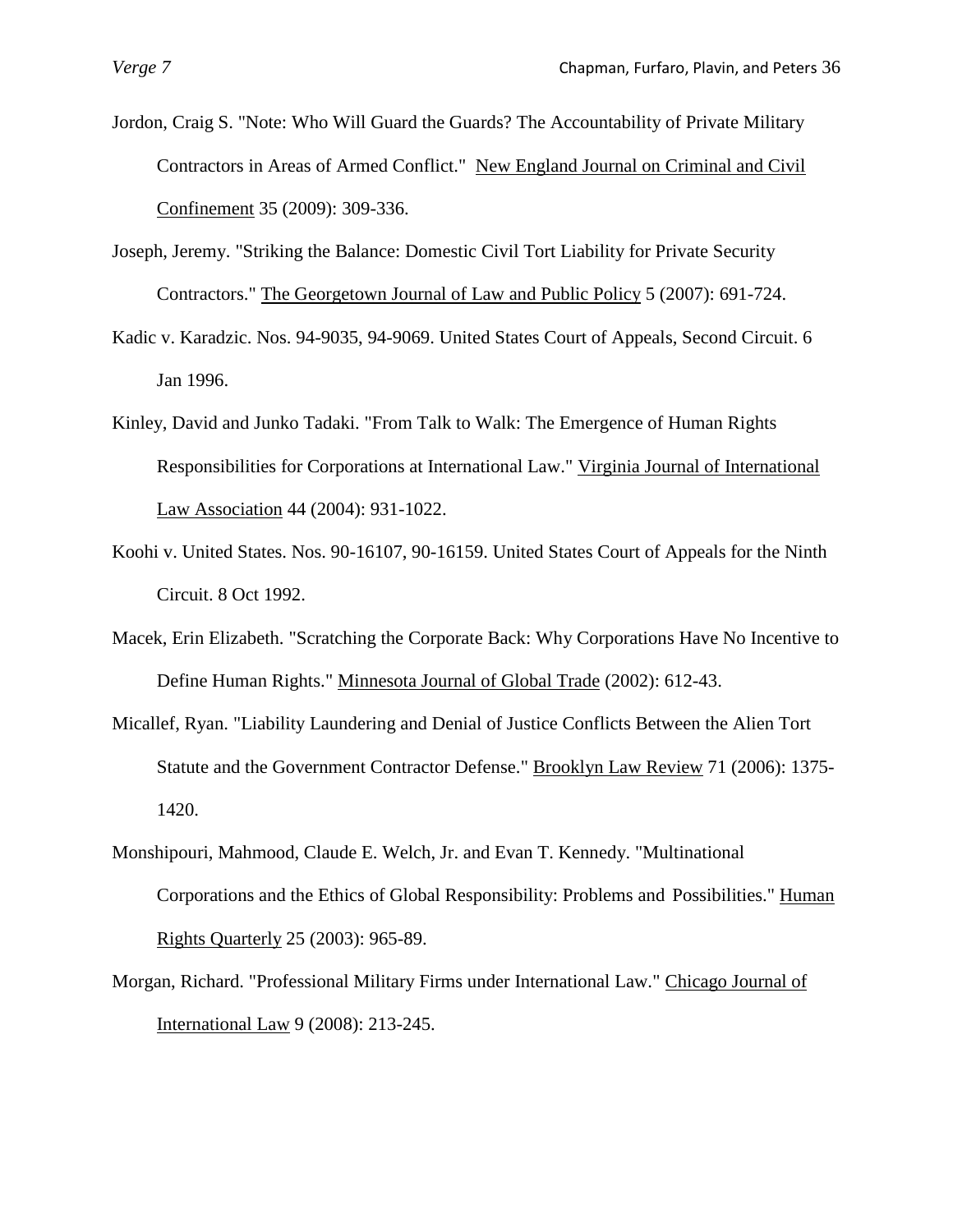- Ruggie, John Gerard. "Business and Human Rights: The Evolving International Agenda" The American Journal of International Law 101.4 (2007): 819-840.
- Shamir, Ronen. "Between Self-Regulation and the Alien Tort Claims Act: On the Contested Concept of Corporate Social Responsibility." Law and Society Review 38.4 (2004): 635- 64.
- Scheimer, Michael. "Separating Private Military Companies from Illegal Mercenaries in International Law: Proposing an International Convention for Legitimate Military and Security Support That Reflects Customary International Law." American University International Law Review 24 (2009): 611-646.
- Simmons, Paul W. "Liability of Secondary Actors under the Alien Tort Statute: Aiding and Abetting and Acquiescence to Torture in the Context of the Femicides of Ciudad Juarez." Yale Human Rights & Development Law Journal 10 (2007): 88-140.
- Social and Economic Rights Action Center and Center for Economic and Social Rights v. Nigeria. No. 155/96. African Commission on Human and Peoples" Rights. 27 Oct 2001.

Sosa v. Alvarez Machain. No. 03-339. Supreme Court of the United States. 29 June 2004.

- Tel-Oren v. Libyan Arab Republic. Nos. 81-1870, 81-1871. United States Court of Appeals for the District of Columbia Circuit. 3 Feb 1984.
- United Nations. Economic and Social Council. 55<sup>th</sup> Sess. Sub-Commission on the Promotion and Protection of Human Rights Resolution 2003/16. Draft Norms on the Responsibilities of Transnational Corporations and Other Business Enterprises with Regard to Human Rights, 13 Aug 2003. Official Record (2003).